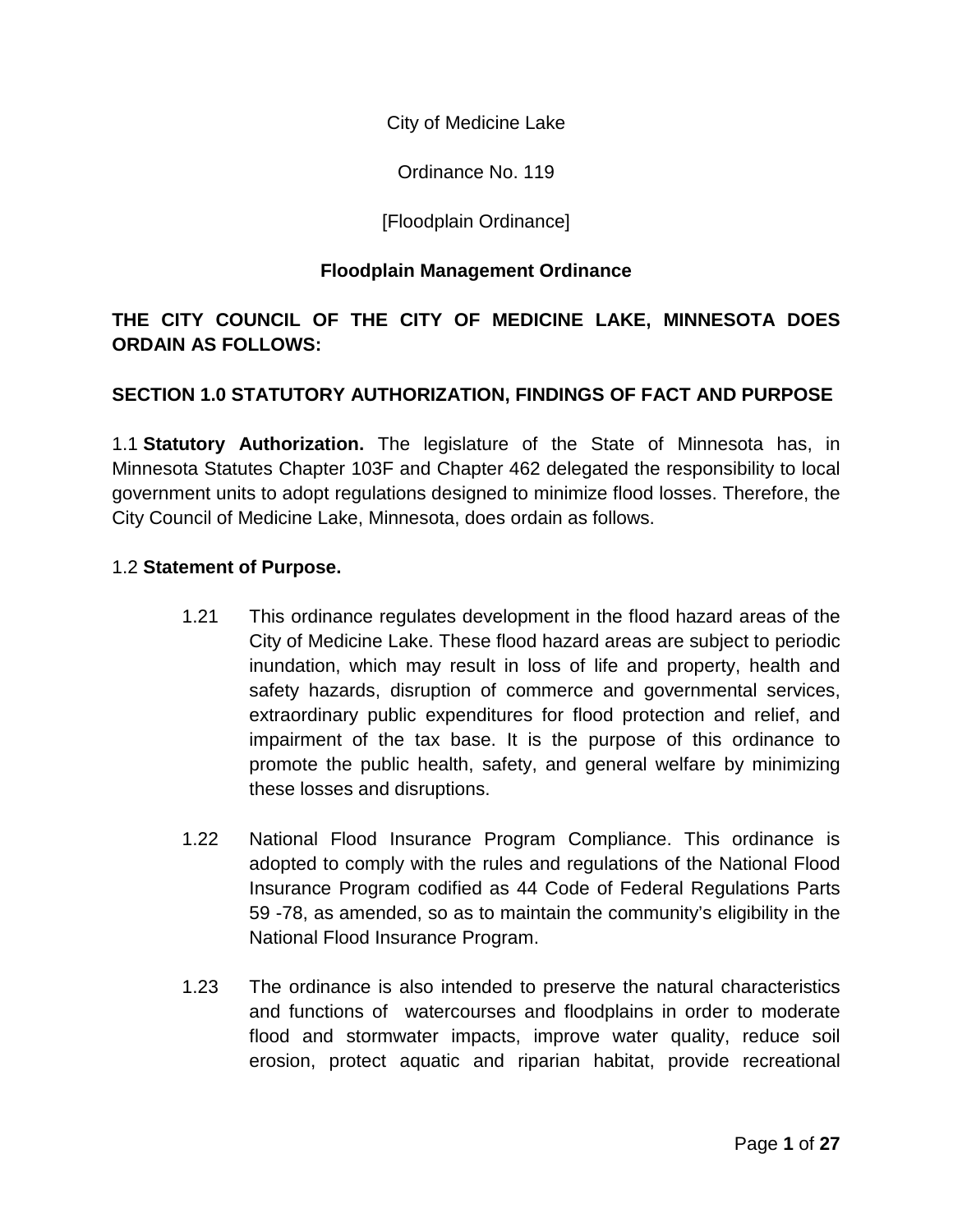opportunities, provide aesthetic benefits and enhance community and economic development.

# **SECTION 2.0 GENERAL PROVISIONS**

2.1 **How to Use This Ordinance.** This ordinance adopts the floodplain maps applicable to the City of Medicine Lake and includes two floodplain districts: Floodway and Flood Fringe; within these districts the standards in Sections 4 or 5 will apply, depending on the location of a property.

2.2 **Lands to Which Ordinance Applies.** This ordinance applies to all lands within the jurisdiction of the City of Medicine Lake shown on the Official Zoning Map and/or the attachments to the map as being located within the boundaries of the Floodway or Flood Fringe Districts.

2.21 The Floodway and Flood Fringe Districts are overlay districts that are superimposed on all existing zoning districts. The standards imposed in the overlay districts are in addition to any other requirements in this ordinance. In case of a conflict, the more restrictive standards will apply.

2.3 **Incorporation of Maps by Reference.** The following maps together with all attached material are hereby adopted by reference and declared to be a part of the Official Zoning Map and this ordinance. The attached material includes the Flood Insurance Study for Hennepin County, Minnesota, and Incorporated Areas, dated November 4, 2016 and the Flood Insurance Rate Map panels enumerated below, dated November 4, 2016, all prepared by the Federal Emergency Management Agency. These materials are on file in the offices at City Hall.

Effective Flood Insurance Rate Map panels:

## 27053C0193F 27053C0331F

2.4 **Base Flood Elevations.** Base Flood Elevations for regional flood events are determined by referencing the Flood Insurance Study, referred to in 2.3 above, and hydraulic models developed and maintained by the BCWMC. This method of identifying flood hazard areas is consistent with the standards established by the Minnesota Department of Natural Resources.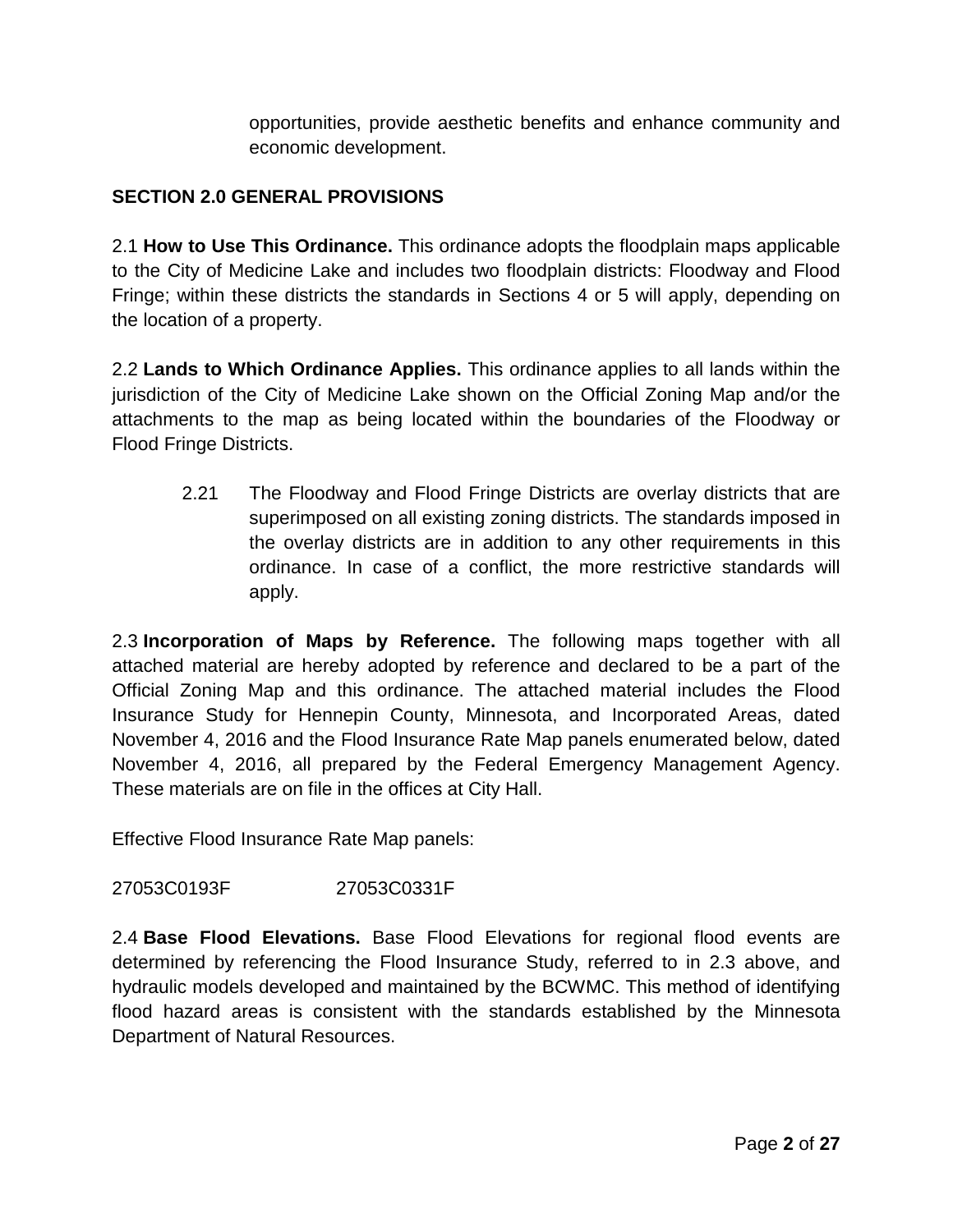2.5 **Interpretation.** The boundaries of the zoning districts are determined by scaling distances on the Flood Insurance Rate Map.

- 2.51 Where a conflict exists between the floodplain limits illustrated on the official zoning map and actual field conditions as determined by survey, the flood elevations shall be the governing factor. The Zoning Administrator shall interpret the boundary location based on the ground elevations that existed on the site on the date of the first National Flood Insurance Program map showing the area within the regulatory floodplain, and other available technical data.
- 2.52 Persons contesting the location of the district boundaries will be given a reasonable opportunity to present their case to the Planning Commission and Board of Adjustment and to submit technical evidence.

2.6 **Abrogation and Greater Restrictions.** It is not intended by this ordinance to repeal, abrogate, or impair any existing easements, covenants, or other private agreements. However, where this ordinance imposes greater restrictions, the provisions of this ordinance prevail. All other ordinances inconsistent with this ordinance are hereby repealed to the extent of the inconsistency only.

2.7 **Warning and Disclaimer of Liability.** This ordinance does not imply that areas outside the floodplain districts or land uses permitted within such districts will be free from flooding or flood damages. This ordinance does not create liability on the part of the City of Medicine Lake or its officers or employees for any flood damages that result from reliance on this ordinance or any administrative decision lawfully made hereunder.

2.8 **Severability.** If any section, clause, provision, or portion of this ordinance is adjudged unconstitutional or invalid by a court of law, the remainder of this ordinance shall not be affected and shall remain in full force.

2.9 **Definitions.** Unless specifically defined below, words or phrases used in this ordinance shall be interpreted according to common usage and so as to give this ordinance its most reasonable application

2.91 Accessory Use or Structure. A use or structure on the same lot with, and of a nature customarily incidental and subordinate to, the principal use or structure.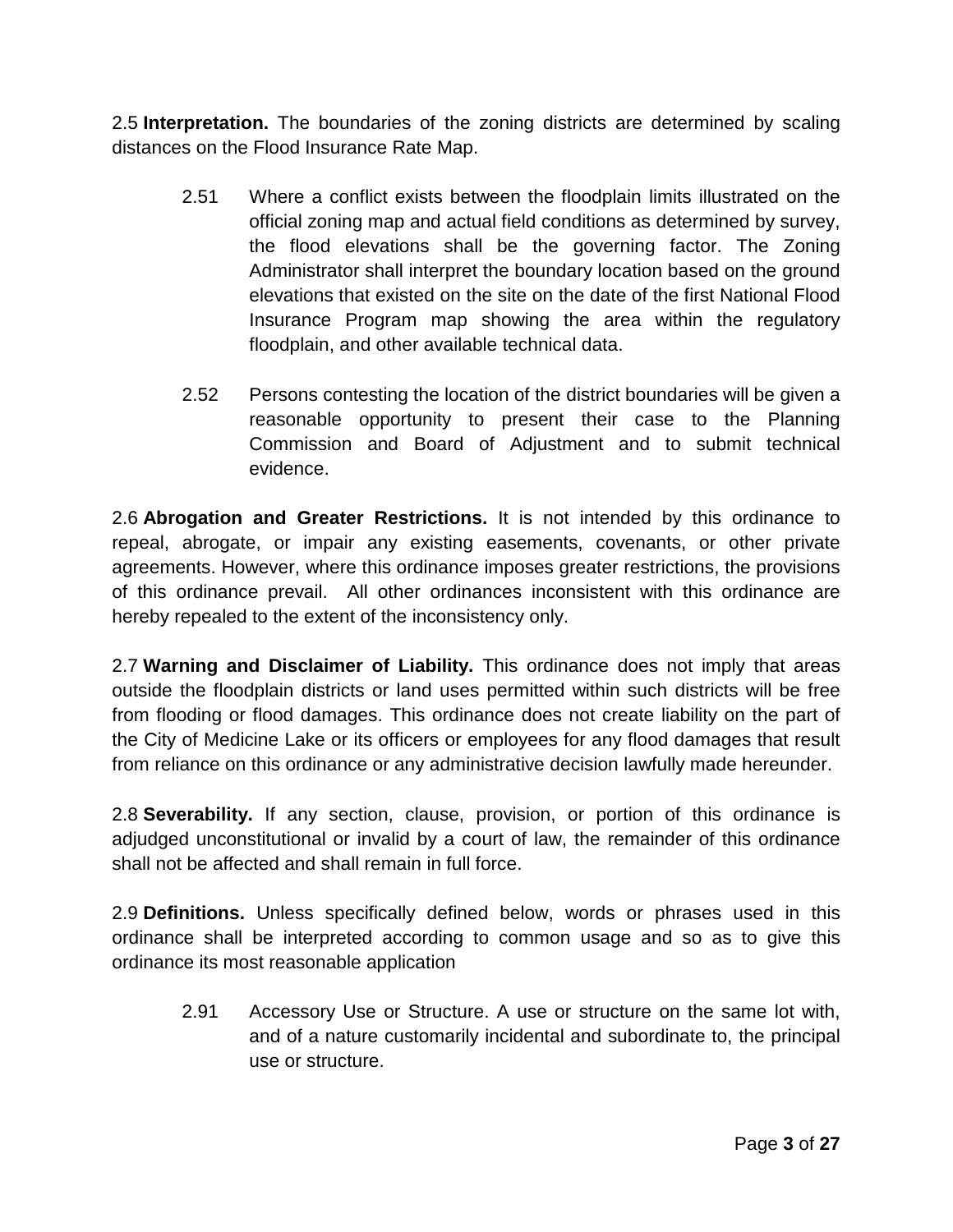- 2.92 Base Flood Elevation. The elevation of the "regional flood." The term "base flood elevation" is used in the flood insurance survey.
- 2.93 Basement. Any area of a structure, including crawl spaces, having its floor or base subgrade (below ground level) on all four sides, regardless of the depth of excavation below ground level.
- 2.94 BCWMC. The Bassett Creek Watershed Management Commission
- 2.95 Conditional Use. A specific type of structure or land use listed in the official control that may be allowed but only after an in-depth review procedure and with appropriate conditions or restrictions as provided in the official zoning controls or building codes and upon a finding that:
	- (a) Certain conditions as detailed in the zoning ordinance exist.
	- (b) The structure and/or land use conform to the comprehensive land use plan if one exists and are compatible with the existing neighborhood.
- 2.96 Critical Facilities. Facilities necessary to a community's public health and safety, those that store or produce highly volatile, toxic or waterreactive materials, and those that house occupants that may be insufficiently mobile to avoid loss of life or injury. Examples of critical facilities include hospitals, correctional facilities, schools, daycare facilities, nursing homes, fire and police stations, wastewater treatment facilities, public electric utilities, water plants, fuel storage facilities, and waste handling and storage facilities.
- 2.97 Development. Any manmade change to improved or unimproved real estate, including buildings or other structures, mining, dredging, filling, grading, paving, excavation or drilling operations, or storage of equipment or materials.
- 2.98 Equal Degree of Encroachment. A method of determining the location of floodway boundaries so that floodplain lands on both sides of a stream are capable of conveying a proportionate share of flood flows.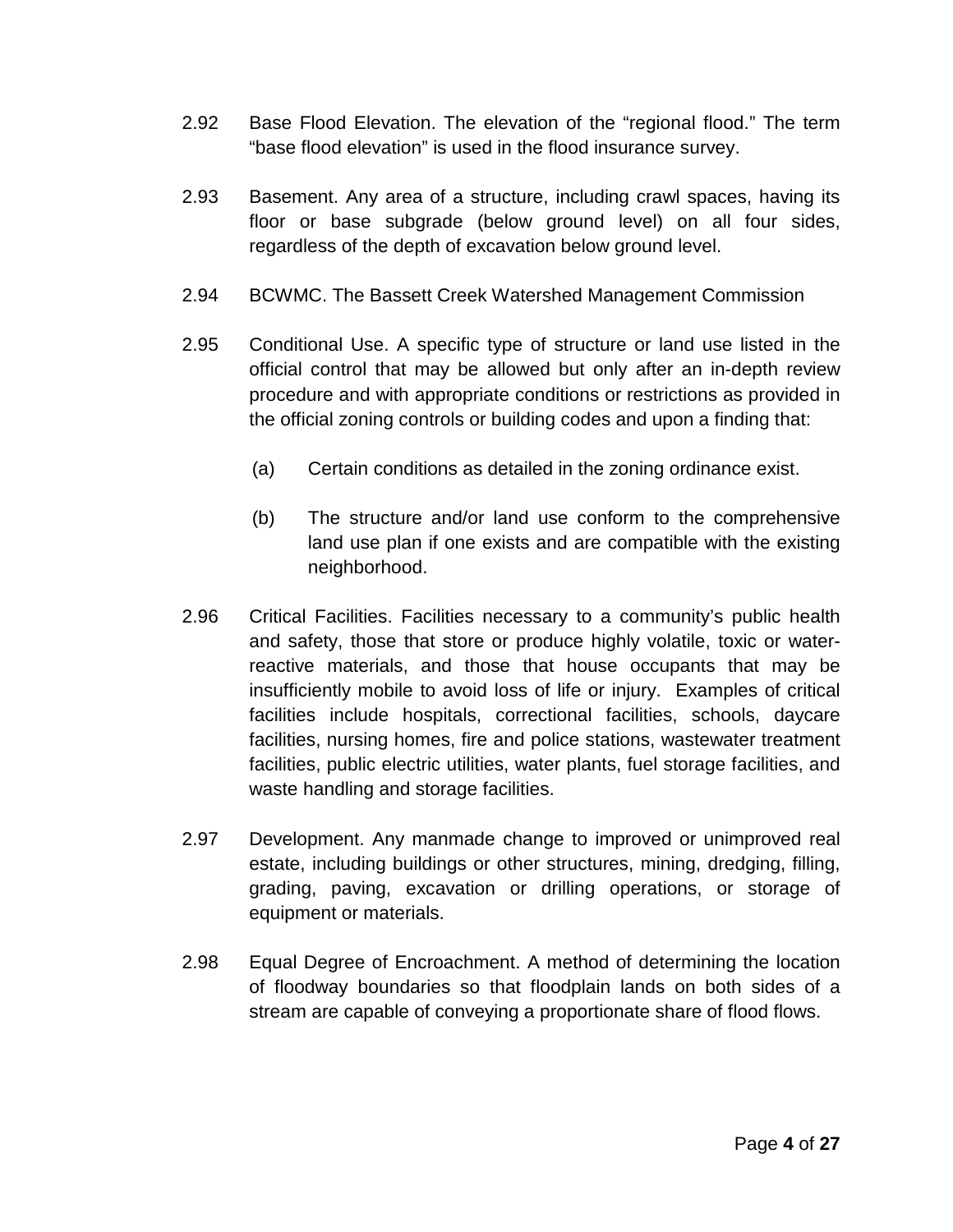- 2.99 Flood. A temporary increase in the flow or stage of a stream or in the stage of a wetland or lake that results in the inundation of normally dry areas.
- 2.910 Flood Frequency. The frequency for which it is expected that a specific flood stage or discharge may be equaled or exceeded.
- 2.911 Flood Fringe. The portion of the Special Flood Hazard Area (one percent annual chance flood) located outside of the floodway. Flood fringe is synonymous with the term "floodway fringe" used in the Flood Insurance Study for Hennepin County, Minnesota.
- 2.912 Flood Insurance Rate Map. An official map on which the Federal Insurance Administrator has delineated both the special hazard areas and the risk premium zones applicable to the community. A FIRM that has been made available digitally is called a Digital Flood Insurance Rate Map (DFIRM).
- 2.913 Flood Prone Area. Any land susceptible to being inundated by water from any source (see "Flood").
- 2.914 Floodplain. The beds proper and the areas adjoining a wetland, lake or watercourse which have been or hereafter may be covered by the regional flood.
- 2.915 Floodproofing. A combination of structural provisions, changes, or adjustments to properties and structures subject to flooding, primarily for the reduction or elimination of flood damages.
- 2.916 Floodway. The bed of a wetland or lake and the channel of a watercourse and those portions of the adjoining floodplain which are reasonably required to carry or store the regional flood discharge.
- 2.917 Lowest Floor. The lowest floor of the lowest enclosed area (including basement). An unfinished or flood resistant enclosure, used solely for parking of vehicles, building access, or storage in an area other than a basement area, is not considered a building's lowest floor; provided, that such enclosure is not built so as to render the structure in violation of the applicable non-elevation design requirements of 44 Code of Federal Regulations, Part 60.3.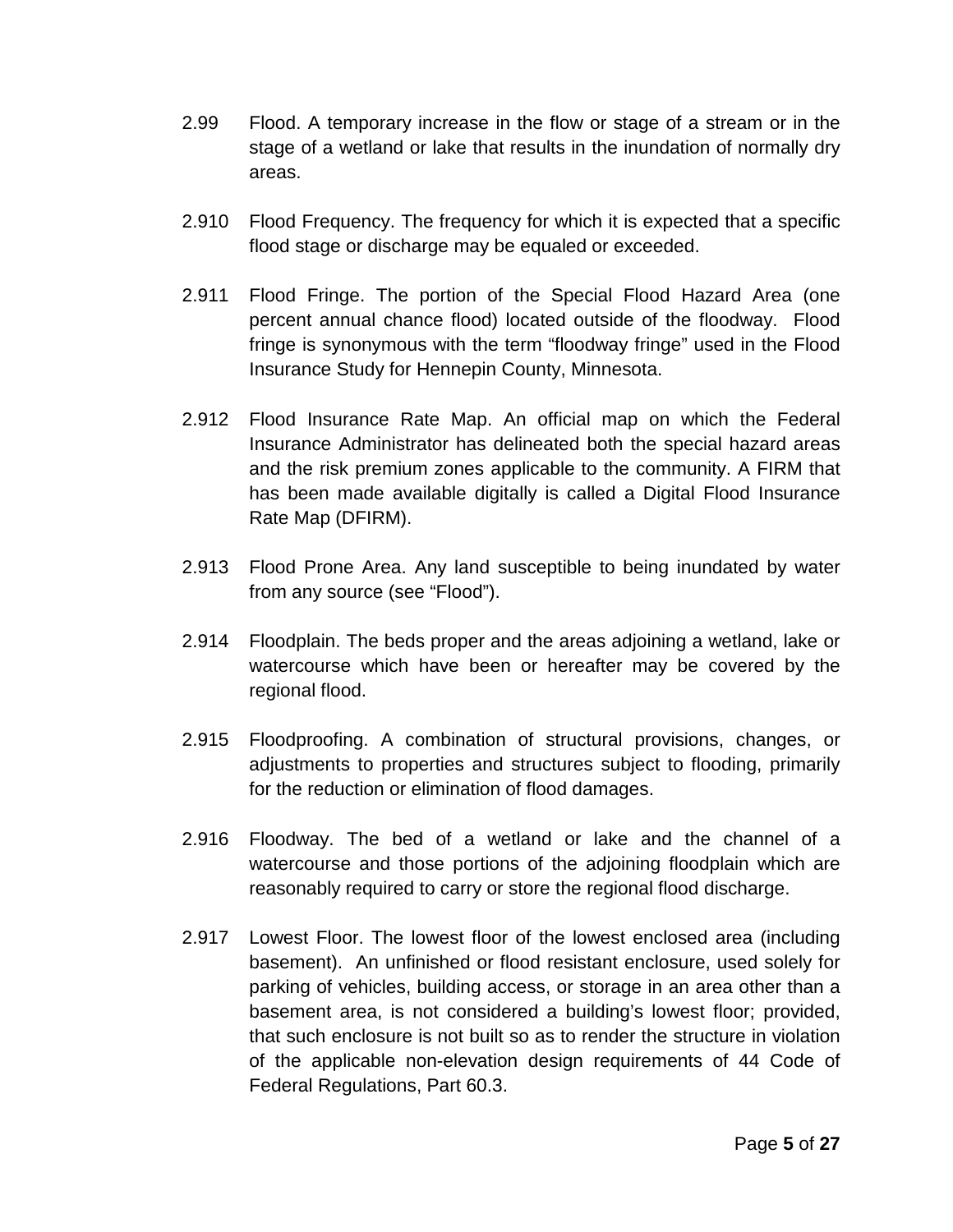- 2.918 Manufactured Home. A structure, transportable in one or more sections, which is built on a permanent chassis and is designed for use with or without a permanent foundation when attached to the required utilities. The term "manufactured home" does not include e the term "recreational vehicle."
- 2.919 New Construction. Structures, including additions and improvements, and placement of manufactured homes, for which the start of construction commenced on or after the effective date of this ordinance.
- 2.920 Obstruction. Any dam, wall, wharf, embankment, levee, dike, pile, abutment, projection, excavation, channel modification, culvert, building, wire, fence, stockpile, refuse, fill, structure, or matter in, along, across, or projecting into any channel, watercourse, or regulatory floodplain which may impede, retard, or change the direction of the flow of water, either in itself or by catching or collecting debris carried by such water.
- 2.921 One Hundred Year Floodplain. Lands inundated by the "Regional Flood" (see definition).
- 2.922 Principal Use Structure. All uses or structures that are not accessory uses or structures.
- 2.923 Recreational Vehicle. A vehicle that is built on a single chassis, is 400 square feet or less when measured at the largest horizontal projection, is designed to be self-propelled or permanently towable by a light duty truck, and is designed primarily not for use as a permanent dwelling but as temporary living quarters for recreational, camping, travel, or seasonal use. For the purposes of this ordinance, the term recreational vehicle is synonymous with the term "travel trailer/travel vehicle."
- 2.924 Regional Flood. A flood which is representative of large floods known to have occurred generally in Minnesota and reasonably characteristic of what can be expected to occur on an average frequency in the magnitude of the 1% chance or 100-year recurrence interval. Regional flood is synonymous with the term "base flood" used in a flood insurance study.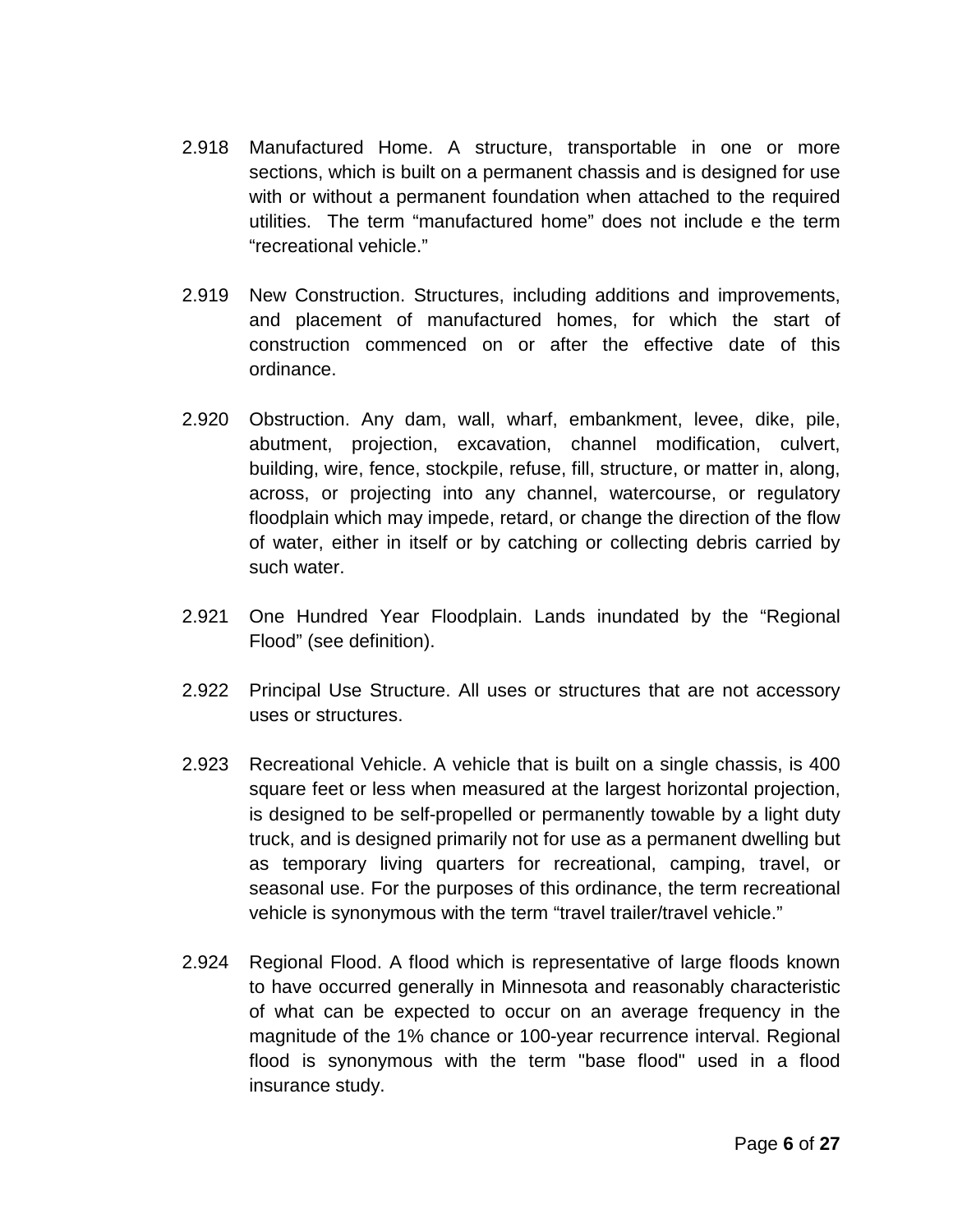- 2.925 Regulatory Flood Protection Elevation (RFPE). An elevation not less than two feet above the elevation of the regional flood. It is the elevation to which uses regulated by this Ordinance are required to be elevated or flood-proofed.
- 2.926 Repetitive Loss. Flood related damages sustained by a structure on two separate occasions during a ten year period for which the cost of repairs at the time of each such flood event on the average equals or exceeds 25% of the market value of the structure before the damage occurred.
- 2.927 Special Flood Hazard Area. A term used for flood insurance purposes synonymous with "One Hundred Year Floodplain."
- 2.928 Start of Construction. Includes substantial improvement, and means the actual start of construction, repair, reconstruction, rehabilitation, addition, placement or other improvement that occurred before the permit's expiration date. The actual start is either the first placement of permanent construction of a structure on a site, such as the pouring of slab or footings, the installation of piles, the construction of columns, or any work beyond the stage of excavation; or the placement of a manufactured home on a foundation. Permanent construction does not include land preparation, such as clearing, grading and filling; nor does it include the installation of streets and/or walkways; nor does it include excavation for a basement, footings, piers, foundations, or the erection of temporary forms; nor does it include the installation on the property of accessory buildings, such as garages or sheds not occupied as dwelling units or not part of the main structure. For a substantial improvement, the actual start of construction means the first alteration of any wall, ceiling, floor, or other structural part of a building, whether or not that alteration affects the external dimensions of the building.
- 2.929 Structure. Anything constructed or erected on the ground or attached to the ground or on-site utilities, including, but not limited to, buildings, factories, sheds, detached garages, cabins, manufactured homes, recreational vehicles not meeting the exemption criteria specified in Section 9.22 of this ordinance and other similar items.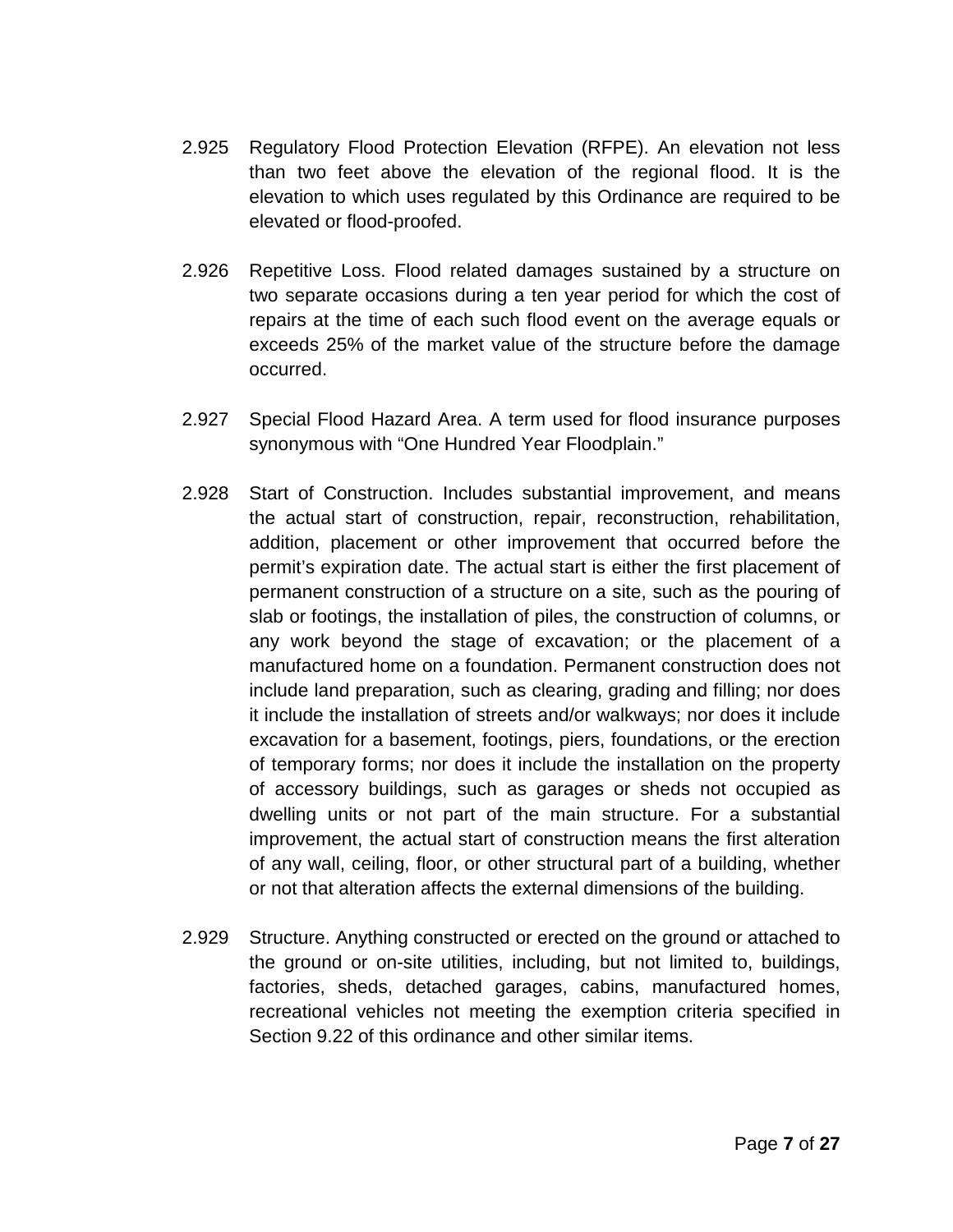- 2.930 Substantial Damage. Means damage of any origin sustained by a structure where the cost of restoring the structure to before damaged condition would equal or exceed 50 percent of the market value of the structure before the damage occurred.
- 2.931 Substantial Improvement. Within any consecutive 365-day period, any reconstruction, rehabilitation (including normal maintenance and repair), repair after damage, addition, or other improvement of a structure, the cost of which equals or exceeds 50 percent of the market value of the structure before the "start of construction" of the improvement. This term includes structures that have incurred "substantial damage," regardless of the actual repair work performed. The term does not, however, include either:
	- (a) Any project for improvement of a structure to correct existing violations of state or local health, sanitary, or safety code specifications which have been identified by the local code enforcement official and which are the minimum necessary to assure safe living conditions.
	- (b) Any alteration of a "historic structure," provided that the alteration will not preclude the structure's continued designation as a "historic structure." For the purpose of this ordinance, "historic structure" is as defined in 44 Code of Federal Regulations, Part 59.1.

2.10 **Detachments.** The Flood Insurance Rate Map panels adopted by reference into Section 2.3 above will include floodplain areas that lie inside the corporate boundaries of municipalities at the time of adoption of this ordinance. If any of these floodplain land areas are detached from a municipality and come under the jurisdiction of the City of Medicine Lake after the date of adoption of this ordinance, the newly detached floodplain lands will be subject to the provisions of this ordinance immediately upon the date of detachment.

# **SECTION 3.0 ESTABILISHMENT OF ZONING DISTRICTS**

## 3.1 **Districts.**

3.11 Floodway District. The Floodway District includes those areas within Zones AE that have a floodway delineated as shown on the Flood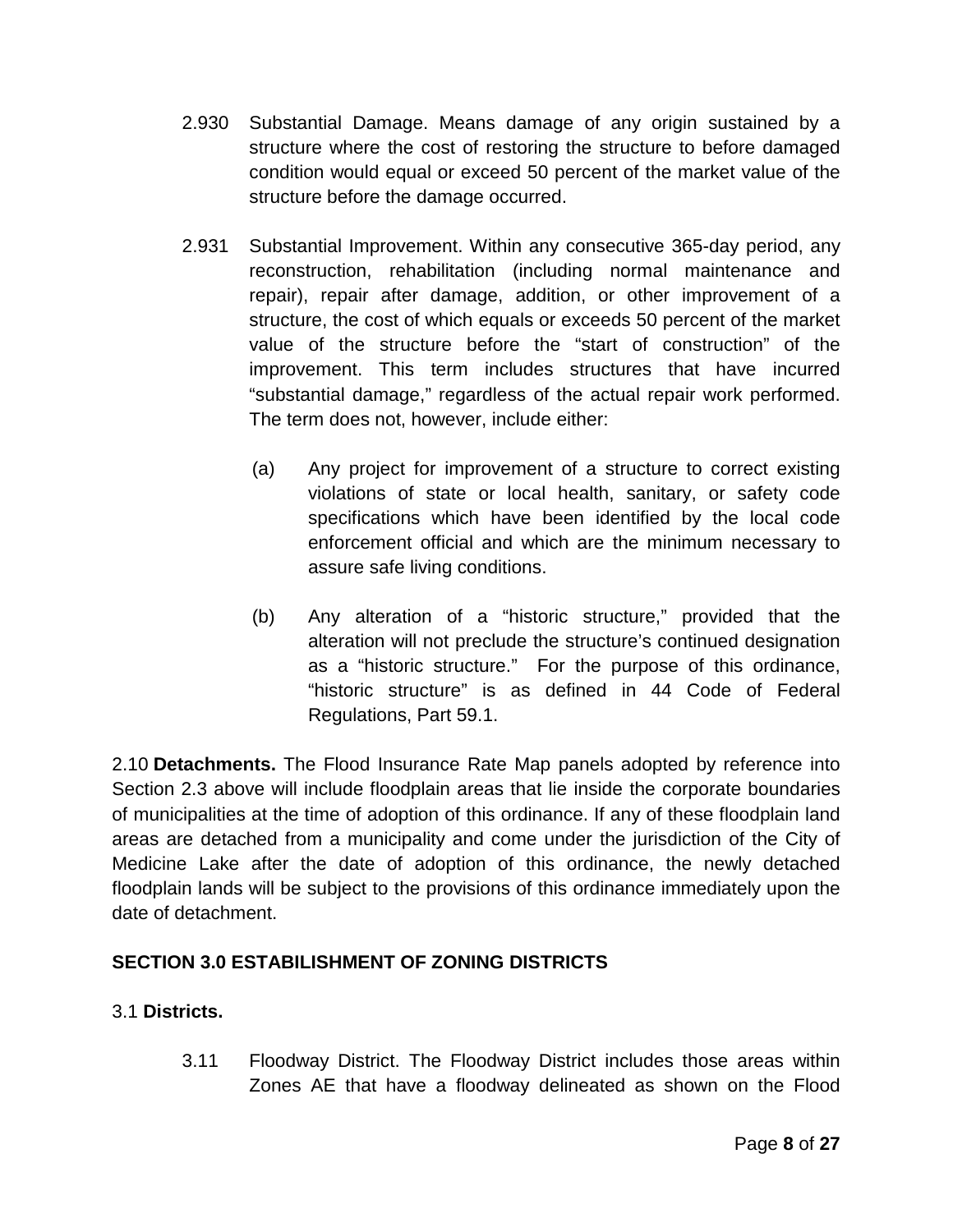Insurance Rate Map adopted in Section 2.3, as well as portions of other lakes, wetlands, and basins within Zones AE (that do not have a floodway delineated) that are located at or below the ordinary high water level as defined in Minnesota Statutes, Section 103G.005, subdivision 14.

- 3.12 Flood Fringe District. The Flood Fringe District includes areas within Zones AE that have a floodway delineated on the Flood Insurance Rate Map adopted in Section 2.3, but are located outside of the floodway. For lakes, wetlands and other basins within Zones AE that do not have a floodway delineated, the Flood Fringe District also includes those areas below the 1% annual chance (100-year) flood elevation but above the ordinary high water level as defined in Minnesota Statutes, Section 103G.005, subdivision 14.
- 3.13 Reserved for General Floodplain District (GF).

3.2 **Applicability.** Within the floodplain districts established in this ordinance, the use, size, type and location of development shall comply with the terms of this ordinance and other applicable regulations. In no cases shall floodplain development adversely affect the efficiency or unduly restrict the capacity of the channels or floodways of any tributaries to the main stream, drainage ditches, or any other drainage facilities or systems. All uses not listed as permitted uses or conditional uses in Sections 4.0 and 5.0 are prohibited. In addition, critical facilities, as defined in Section 2.96, are prohibited in all floodplain districts.

## 3.3 **General Rules and Prohibitions Affecting Uses.**

- 3.31 No use shall be permitted or conditionally permitted unless the proposed use conforms to the land use plans and underlying zoning requirements of the City and the watershed management plan, goals, and policies of the BCWMC.
- 3.32 No use shall be permitted, which acting alone or in combination with existing or anticipated uses, would adversely affect the efficiency or the capacity of the floodway or regional floodplain or increase the Floodplain elevation or flood damages.
	- (a) In connection with any proposed activity or development, or placement of an obstruction in the Floodway District or the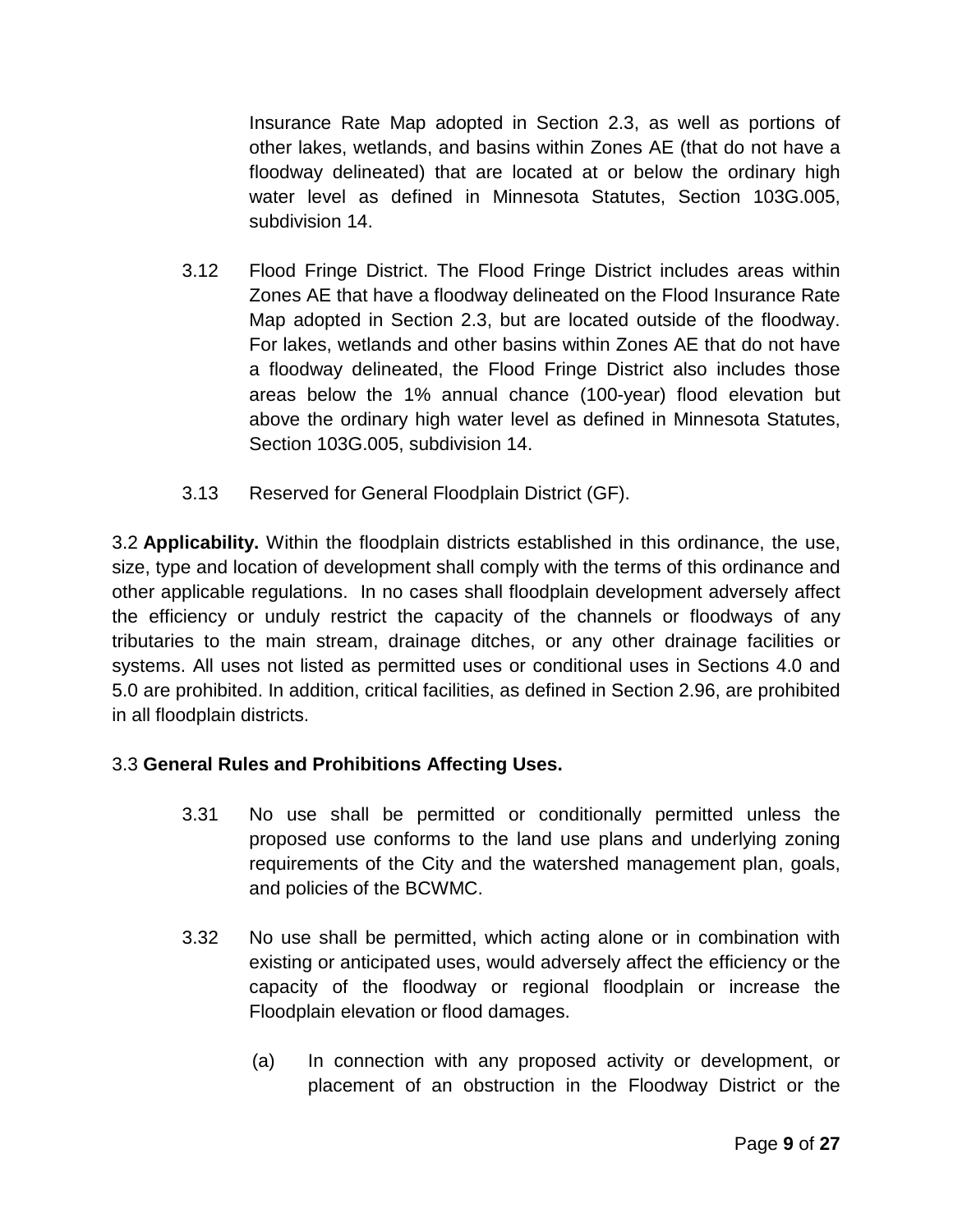Flood Fringe District, there must be no net loss in floodway or regional floodplain (1% chance) storage and in increase in Floodplain elevations, consistent with the BCWMC watershed management plan and policies, as may be amended from time to time.

3.33 No existing land use, obstruction, or structure within the Floodplain shall be altered in size or scope, except in accordance with the provisions of this ordinance.

# **SECTION 4.0 FLOODWAY DISTRICT (FW)**

4.1 **Permitted Uses.** The following uses, subject to the standards set forth in Section 4.2, are permitted uses if otherwise allowed in the underlying zoning district or any applicable overlay district:

- 4.11 Open space uses, including but not limited to picnic grounds, boat launching ramps, swimming areas, parks, wildlife and nature preserves, hunting and fishing areas.
- 4.12 Residential lawns, gardens.
- 4.13 Railroads, streets, bridges, utility transmission lines and pipelines, provided that the Department of Natural Resources' Area Hydrologist is notified at least ten days prior to issuance of any permit.

## 4.2 **Standards for Floodway Permitted Uses.**

- 4.21 The use shall have a low flood damage potential.
- 4.22 The use shall not obstruct flood flows or cause any increase in flood elevations and shall not involve structures, obstructions, or storage of materials or equipment or other obstructions that would collect debris or restrict flood flows.

4.3 **Conditional Uses.** The following uses shall be allowed as conditional uses following the standards and procedures set forth in Section 10.4 of this ordinance and further subject to the standards set forth in Section 4.4, if otherwise allowed in the underlying zoning district or any applicable overlay district.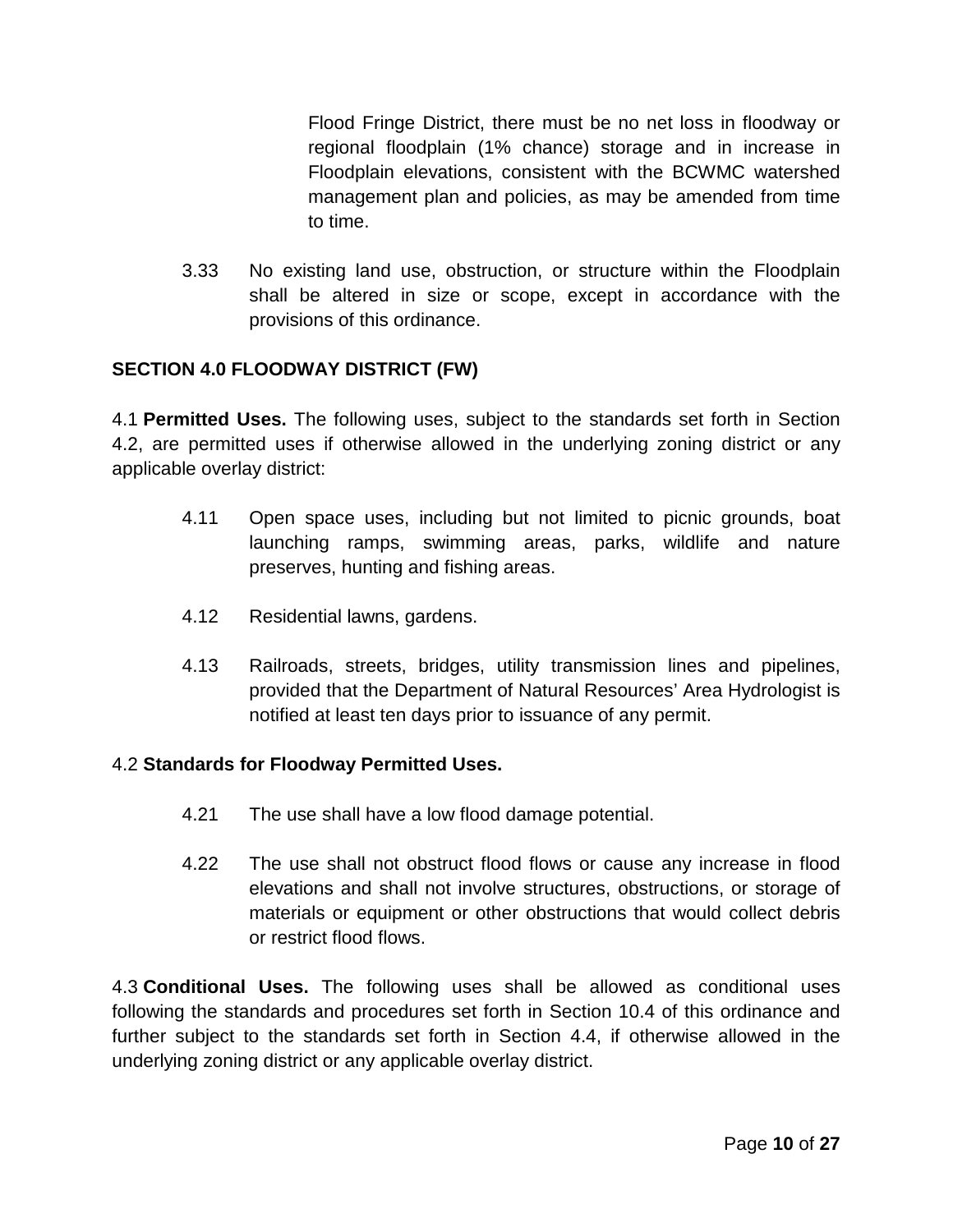4.31 Marinas, boat rentals, permanent docks, piers, wharves, and water control structures.

## 4.4 **Standards for Floodway Conditional Uses.**

- 4.41 All Uses. A conditional use shall not cause any increase in the stage of the 1% chance or regional flood or cause an increase in flood damages in the reach or reaches affected.
- 4.42 Structural works for flood control that will change the course, current or cross section of protected wetlands or public waters are subject to the provisions of Minnesota Statutes, Section 103G.245.

## **SECTION 5.0 FLOOD FRINGE DISTRICT**

5.1 **Permitted Uses.** Provided that such uses shall not adversely affect the efficiency or restrict the capacity of the channels or floodways of any tributary to the main stream or other drainage facility or system, the following uses are permitted in the Flood Fringe District to the extent that they are not prohibited by any other City Code provision and provided they do not involve new structures, fill, fences, dams, storage of materials, or equipment:

- 5.11 Open space uses, including but not limited to picnic grounds, boat launching ramps, swimming areas, parks, wildlife and nature preserves, hunting and fishing areas.
- 5.12 Residential lawns, gardens, parking areas, and play areas.
- 5.13 Non-residential parking areas.
- 5.14 Signs and signals delineating or accessory to parks, trails and other permitted uses as described above in this Subdivision.
- 5.15 Single family homes and associated accessory structures existing prior to the effective date of this ordinance. Any improvements to existing single family homes and associated accessory structures must meet the requirements of this ordinance.

## 5.2 **Standards for Flood Fringe Permitted Uses:**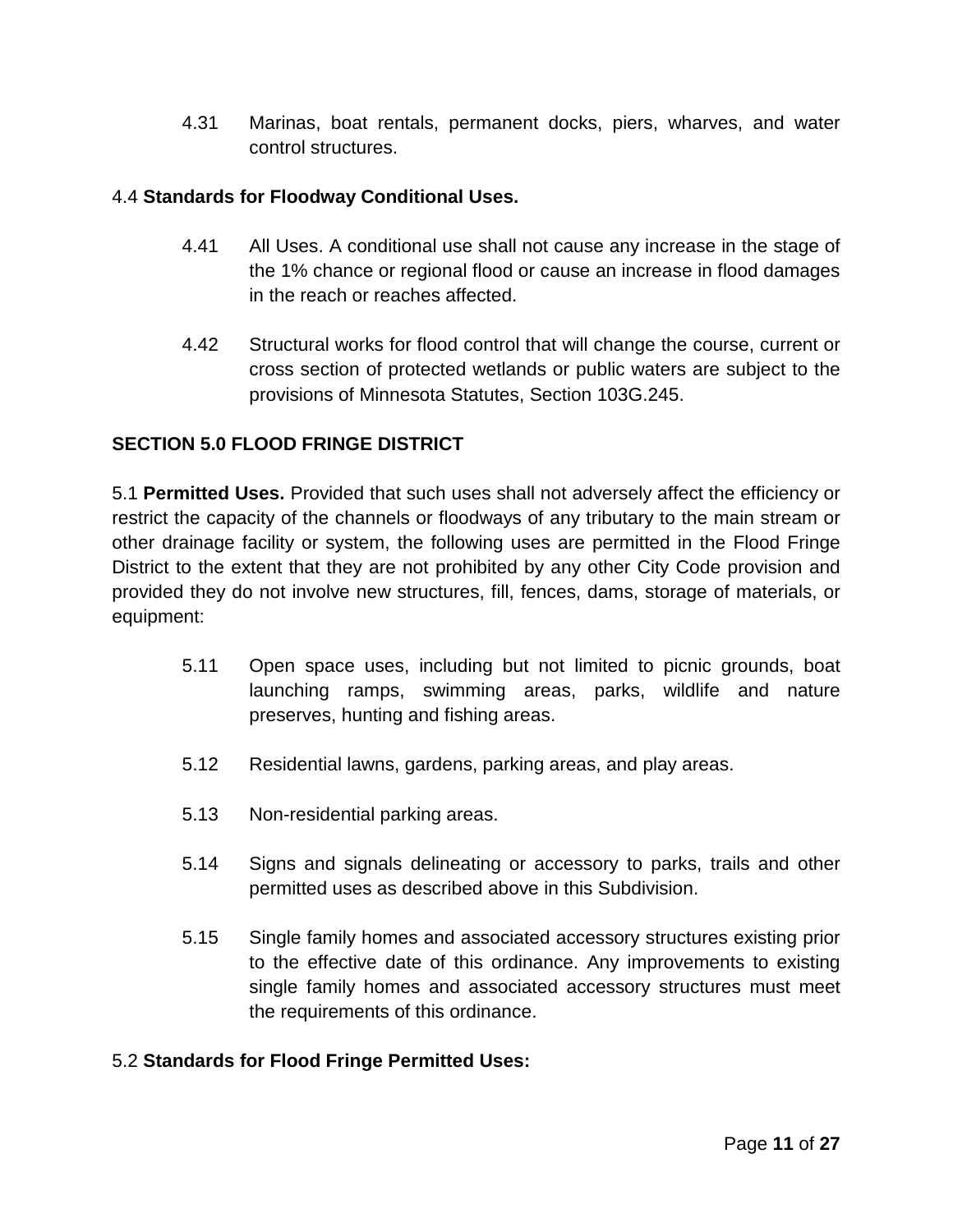- 5.21 The use shall have a low flood damage potential.
- 5.22 The use shall not obstruct flood flows or cause any increase in flood elevations and shall not involve structures, obstructions, or storage of materials or equipment or other obstructions that would collect debris or restrict flood flows.
- 5.23 Non-residential parking areas shall meet the following provisions:
	- (a) Any facility that will be used by employees or the general public must be designed with a flood warning system that provides adequate time for evacuation if the area is inundated to a depth and velocity such that the depth (in feet) multiplied by the velocity (in feet per second) would exceed a product of four upon occurrence of the regional (1% chance) flood; and
	- (b) Vegetated buffers meeting City and BCWMC requirements must be established around wetlands, streams, and water bodies.

5.3 **Conditional Uses.** The following uses and activities may be allowed as conditional uses, if allowed in the underlying zoning district(s) or any applicable overlay district, following the procedures in Section 10.4 of this ordinance.

5.31 Marinas, boat rentals, permanent docks, piers, wharves, and water control structures.

## 5.4 **Standards for Flood Fringe Conditional Uses.**

- 5.41 All Uses. A conditional use shall not cause any increase in the stage of the 1% chance or regional flood or cause an increase in flood damages in the reach or reaches affected.
- 5.42 Structural works for flood control that will change the course, current or cross section of protected wetlands or public waters are subject to the provisions of Minnesota Statutes, Section 103G.245.

#### **SECTION 6.0 RESERVED FOR GENERAL FLOODPLAIN DISTRICT**

#### **SECTION 7.0 LAND DEVELOPMENT STANDARDS**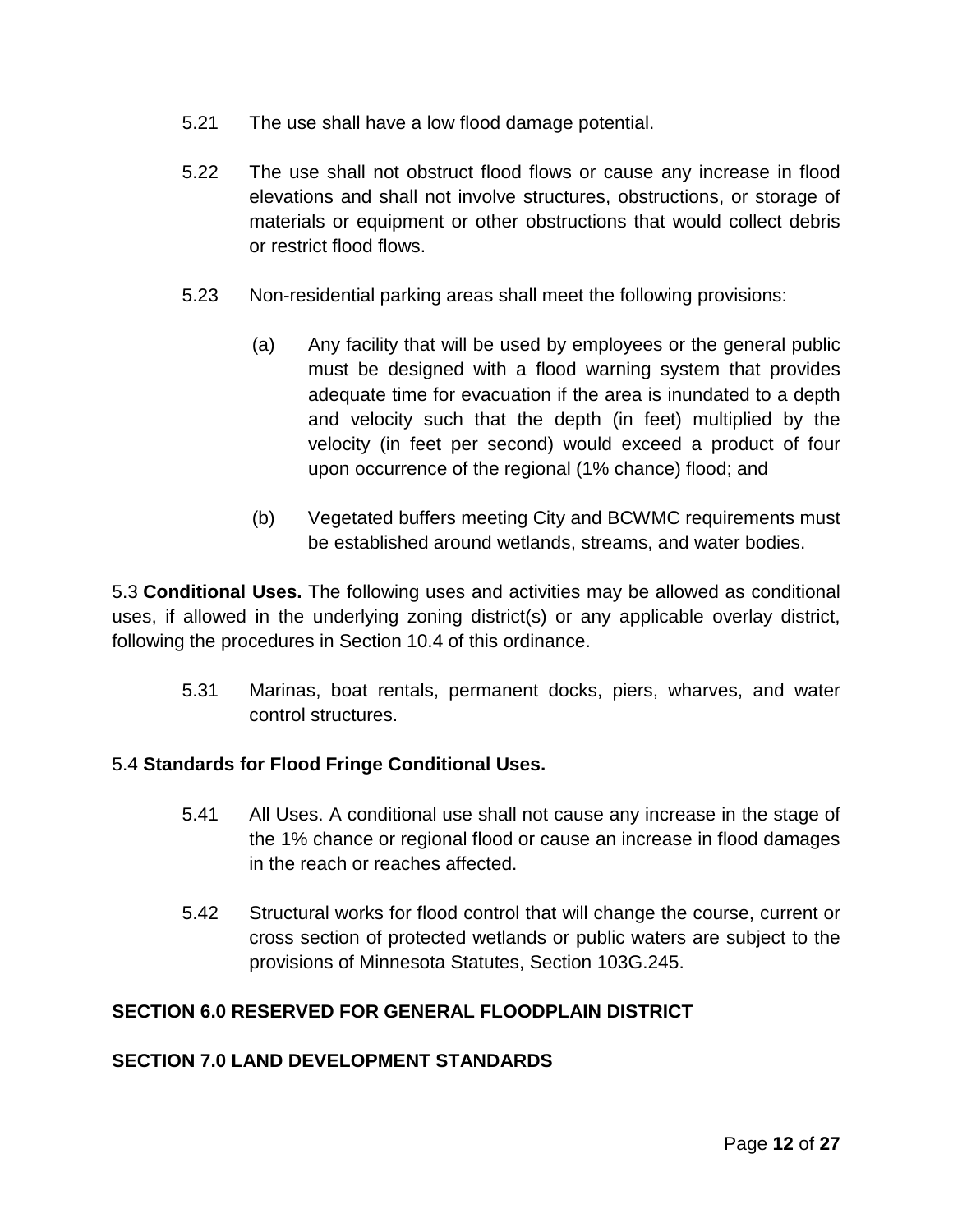7.1 **In General.** Recognizing that flood prone areas may exist outside of the designated floodplain districts, the requirements of this section apply to all land within the City of Medicine Lake.

7.2 **Subdivisions.** No land may be subdivided which is unsuitable for reasons of flooding or inadequate drainage, water supply or sewage treatment facilities. Manufactured home parks and recreational vehicle parks or campgrounds are considered subdivisions under this ordinance.

- 7.21 All lots within the floodplain districts shall be able to contain a building site outside of the Floodway District at or above the regulatory flood protection elevation.
- 7.22 All subdivisions shall have road access both to the subdivision and to the individual building sites no lower than two feet below the regulatory flood protection elevation, unless a flood warning emergency plan for the safe evacuation of all vehicles and people during the regional (1% chance) flood has been approved by the City Council. The plan shall be prepared by a registered engineer or other qualified individual, and shall demonstrate that adequate time and personnel exist to carry out the evacuation.
- 7.23 For all subdivisions in the floodplain, the Floodway and Flood Fringe District boundaries, the regulatory flood protection elevation and the required elevation of all access roads shall be clearly labeled on all required subdivision drawings and platting documents.
- 7.24 If a subdivision proposal or other proposed new development is in a flood prone area, any such proposal must be reviewed to assure that:
	- (a) All such proposals are consistent with the need to minimize flood damage within the flood prone area,
	- (b) All public utilities and facilities, such as sewer, gas, electrical, and water systems are located and constructed to minimize or eliminate flood damage, and
	- (c) Adequate drainage is provided to reduce exposure of flood hazard.

7.3 **Removal of Special Flood Hazard Area Designation.** The Federal Emergency Management Agency (FEMA) has established criteria for removing the special flood hazard area designation for certain structures properly elevated on fill above the 100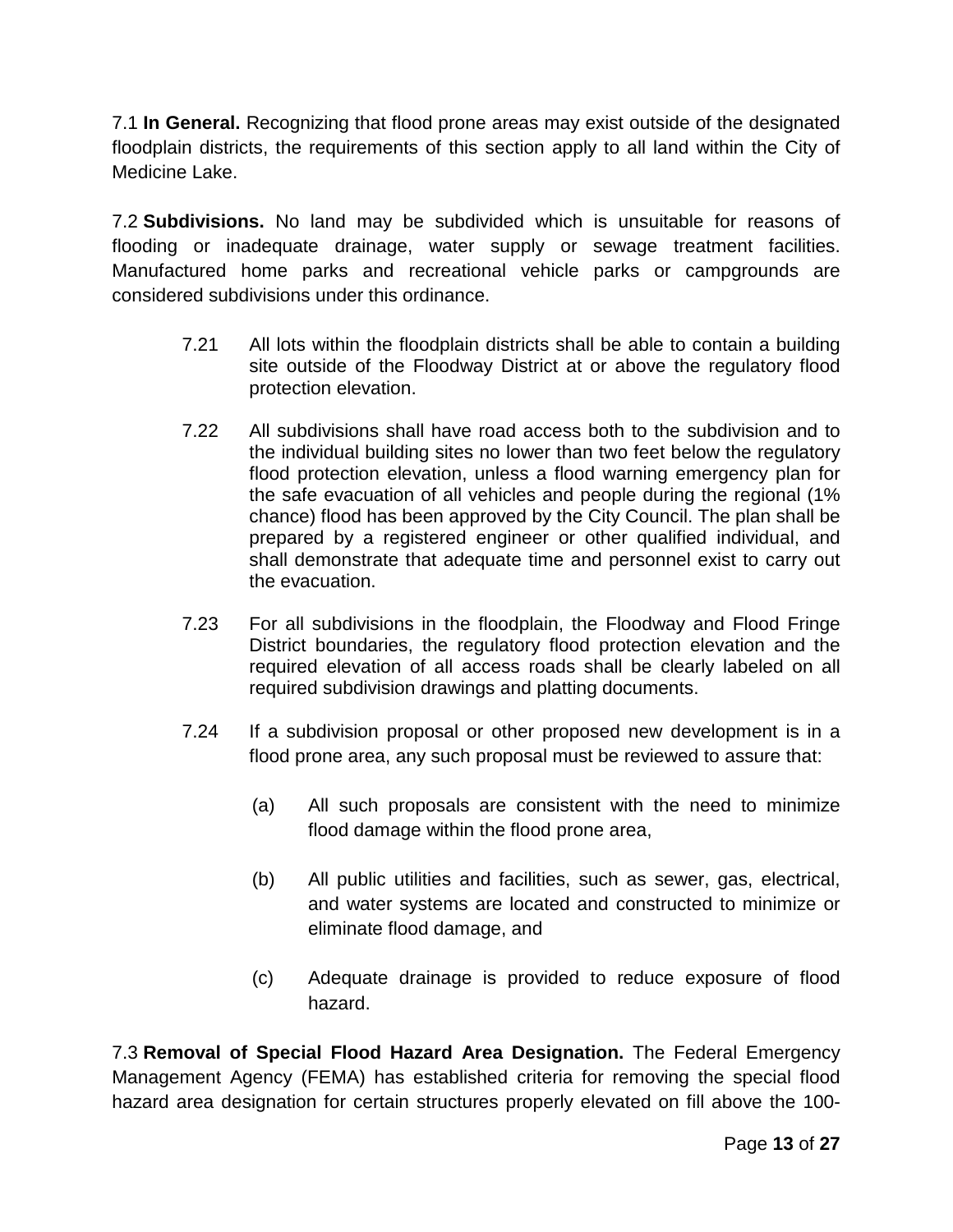year flood elevation. FEMA's requirements incorporate specific fill compaction and side slope protection standards for multi-structure or multi-lot developments. These standards should be investigated prior to the initiation of site preparation if a change of special flood hazard area designation will be requested.

- 7.31 Standards for Uses Removed from the Special Flood Hazard Area.
	- (a) All structures, including accessory structures, shall be elevated on fill so that the lowest floor, as defined, is at or above the regulatory flood protection elevation. The finished fill elevation for structures shall be no lower than one foot below the regulatory flood protection elevation and the fill shall extend at the same elevation at least 15 feet beyond the outside limits of the structure.
	- (b) The cumulative placement of fill or similar material on a parcel shall be prohibited, unless the fill is specifically intended to elevate a structure in accordance with Section 7.31(a) of this ordinance.
	- (c) The storage of any materials or equipment shall be elevated on fill to the regulatory flood protection elevation.
	- (d) All service utilities, including ductwork, shall be elevated or water-tight to prevent infiltration of floodwaters.
	- (e) The storage or processing of materials that are, in time of flooding, flammable, explosive, or potentially injurious to human, animal, or plant life is prohibited.
	- (f) All fill shall be properly compacted and the slopes shall be properly protected by the use of riprap, vegetative cover or other acceptable method.
	- (g) All new principal structures shall have vehicular access at or above an elevation not more than two feet below the regulatory flood protection elevation, or shall have a flood warning /emergency evacuation plan acceptable to the City Council.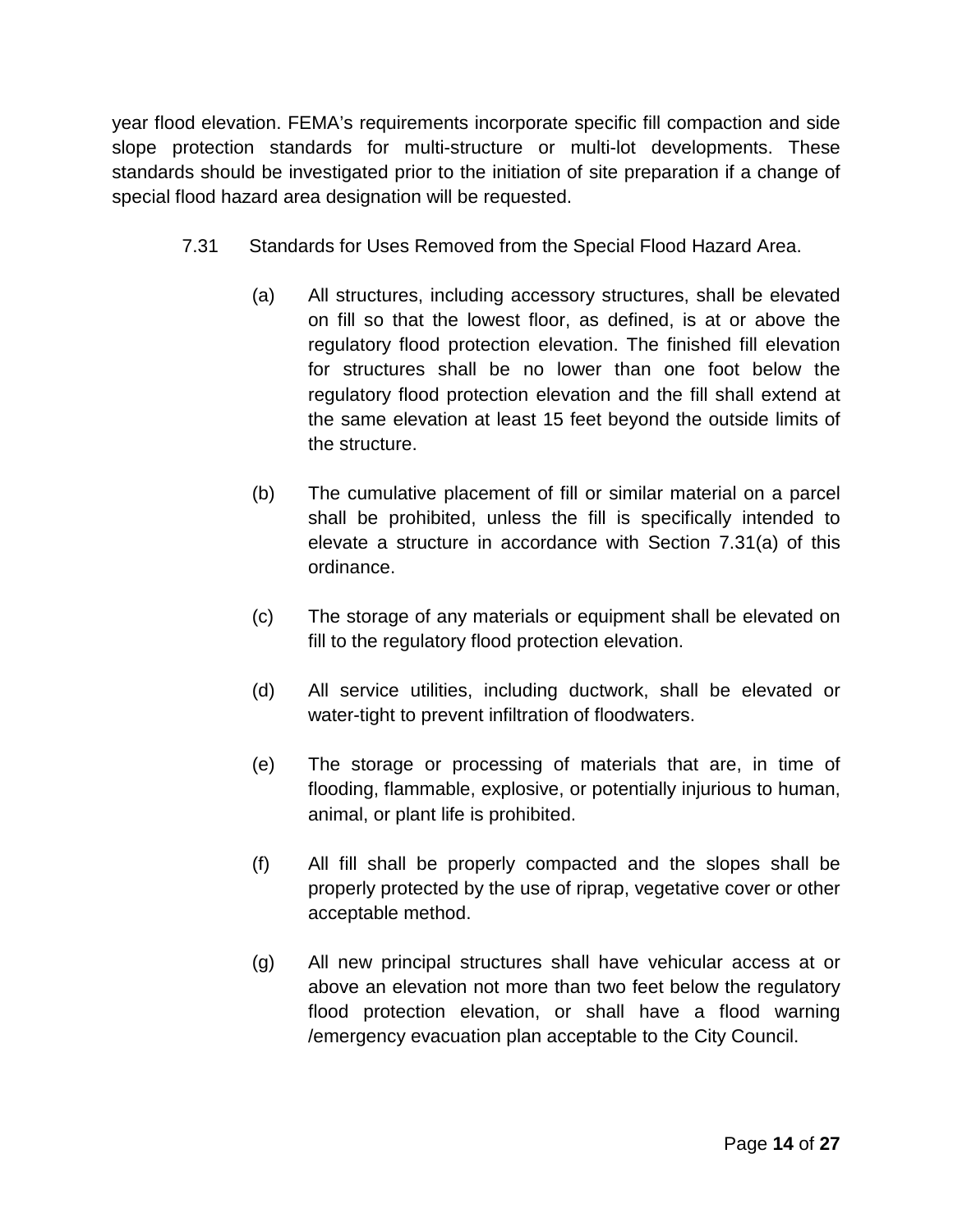- (h) Manufactured homes and recreational vehicles shall meet the standards of Section 9 of this ordinance.
- 7.32 The use of methods to elevate structures above the regulatory flood protection elevation, including stilts, pilings, parallel walls, or abovegrade, enclosed areas such as crawl spaces or tuck under garages, shall meet the following standards:
	- (a) The base or floor of an enclosed area shall be considered above-grade and not a structure's basement or lowest floor if: 1) the enclosed area is above-grade on at least one side of the structure; 2) it is designed to internally flood and is constructed with flood resistant materials; and 3) it is used solely for parking of vehicles, building access or storage. The above-noted alternative elevation methods are subject to the following additional standards.
	- (b) Design and Certification. The structure's design and as-built condition shall be certified by a registered professional engineer as being in compliance with the general design standards of the State Building Code and, specifically, that all electrical, heating, ventilation, plumbing and air conditioning equipment and other service facilities shall be at or above the regulatory flood protection elevation or be designed to prevent flood water from entering or accumulating within these components during times of flooding.
	- (c) Specific Standards for Above-grade, Enclosed Areas. Abovegrade, fully enclosed areas such as crawl spaces or tuck under garages shall be designed to internally flood and the design plans shall stipulate:
		- (1) The minimum area of openings in the walls where internal flooding is to be used as a floodproofing technique. There shall be a minimum of two openings on at least two sides of the structure and the bottom of all openings shall be no higher than one foot above grade. The automatic openings shall have a minimum net area of not less than one square inch for every square foot of enclosed area subject to flooding unless a registered professional engineer or architect certifies that a smaller net area would suffice. The automatic openings may be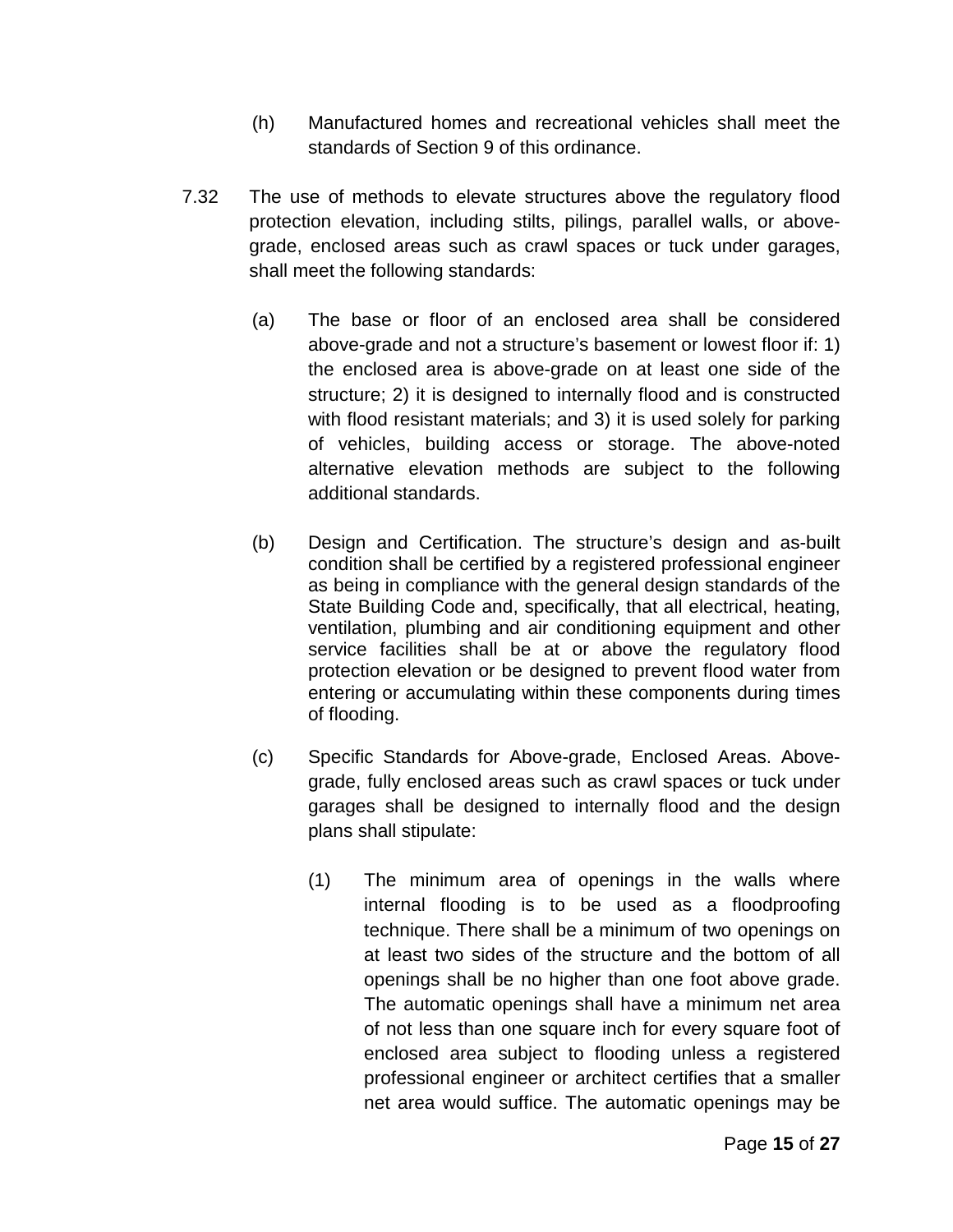equipped with screens, louvers, valves, or other coverings or devices provided that they permit the automatic entry and exit of flood waters without any form of human intervention; and

- (2) That the enclosed area will be designed of flood resistant materials in accordance with the FP3 or FP4 classifications in the State Building Code and shall be used solely for building access, parking of vehicles or storage.
- 7.33 Additional Standards. The standards of Section 3.32 (a) shall apply.

7.4 **Building Sites.** If a proposed building is in a flood prone area, all new construction and substantial improvements (including the placement of manufactured homes) must be:

- 7.41 Designed (or modified) and adequately anchored to prevent floatation, collapse, or lateral movement of the structure resulting from hydrodynamic and hydrostatic loads, including the effects of buoyancy;
- 7.42 Constructed with materials and utility equipment resistant to flood damage;
- 7.43 Constructed by methods and practices that minimize flood damage; and
- 7.44 Constructed with electrical, heating, ventilation, plumbing, and air conditioning equipment and other service facilities that are designed and/or located so as to prevent water from entering or accumulating within the components during conditions of flooding.

## **SECTION 8.0 PUBLIC UTILITIES, RAILROADS, AND BRIDGES**

8.1 **Public Utilities.** All public utilities and facilities such as gas, electrical, sewer, and water supply systems to be located in the floodplain shall be floodproofed in accordance with the State Building Code or elevated to the regulatory flood protection elevation.

8.2 **Public Transportation Facilities.** Railroad tracks, roads, and bridges to be located within the floodplain shall comply with Sections 4.0 and 5.0 of this ordinance. These transportation facilities shall be elevated to the regulatory flood protection elevation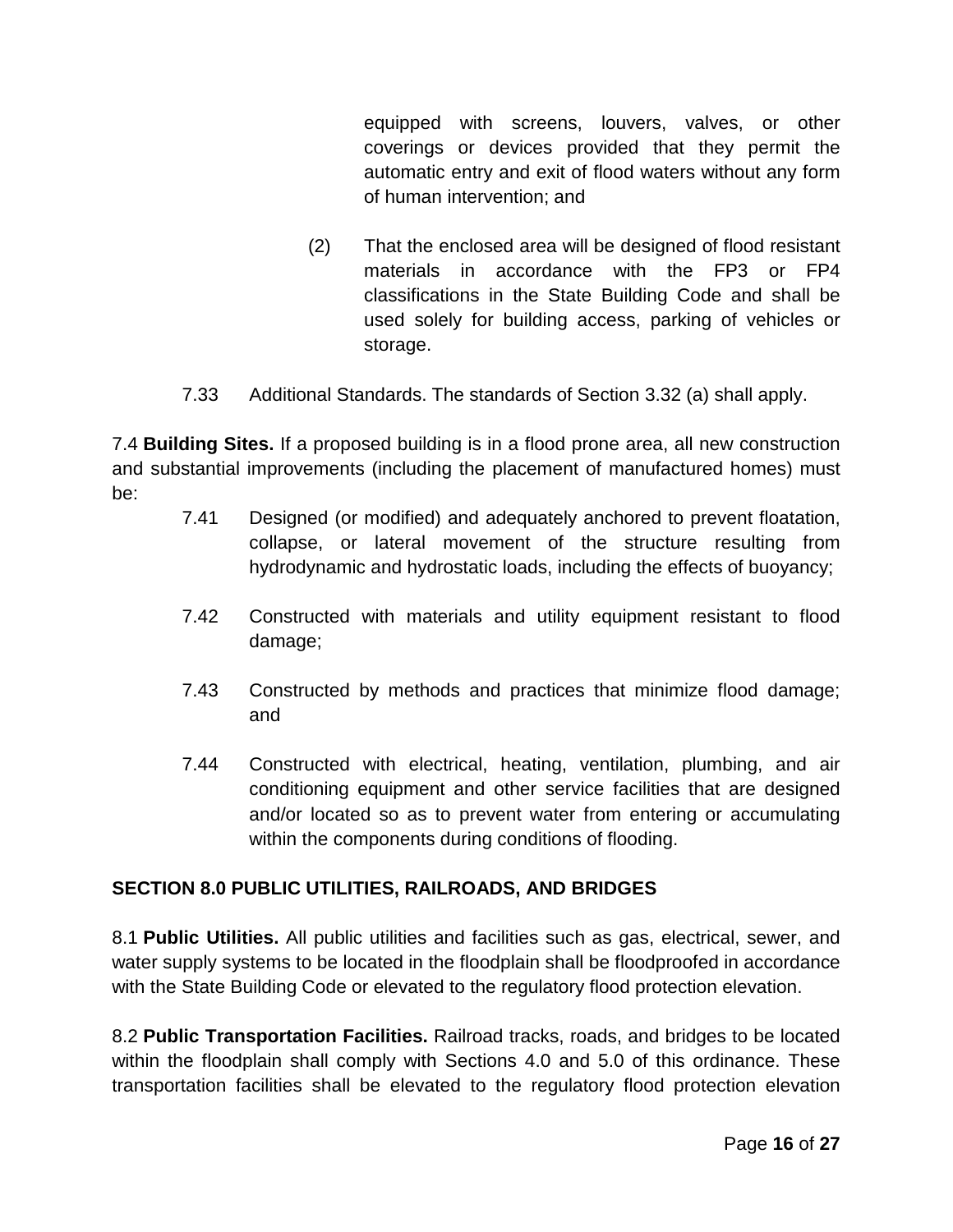where failure or interruption of these facilities would result in danger to the public health or safety or where such facilities are essential to the orderly functioning of the area. Minor or auxiliary roads or railroads may be constructed at a lower elevation where failure or interruption of transportation services would not endanger the public health or safety.

8.3 **On-site Water Supply and Sewage Treatment Systems.** Where public utilities are not provided: 1) On-site water supply systems shall be designed to minimize or eliminate infiltration of flood waters into the systems and are subject to the provisions in Minnesota Rules Chapter 4725.4350, as amended; and 2) New or replacement on-site sewage treatment systems shall be designed to minimize or eliminate infiltration of flood waters into the systems and discharges from the systems into flood waters, they shall not be subject to impairment or contamination during times of flooding, and are subject to the provisions in Minnesota Rules Chapter 7080.2270, as amended.

# **SECTION 9.0 MANUFACTURED HOMES, MANUFACTURED HOME PARKS, AND RECREATIONAL VEHICLES**

9.1 **Manufactured Homes.** New manufactured home parks and expansions to existing manufactured home parks are prohibited in any floodplain district. For existing manufactured home parks or lots of record, the following requirements apply:

- 9.11 Placement or replacement of manufactured home units is prohibited in the Floodway District.
- 9.12 If allowed in the Flood Fringe District, placement or replacement of manufactured home units is subject to the requirements of Section 5 of this ordinance and the following standards.
	- (a) New and replacement manufactured homes shall be elevated in compliance with Section 7.3 of this ordinance and shall be securely anchored to an adequately anchored foundation system that resists flotation, collapse and lateral movement. Methods of anchoring may include, but are not limited to, use of over-the-top or frame ties to ground anchors. This requirement is in addition to applicable state or local anchoring requirements for resisting wind forces.
	- (b) New or replacement manufactured homes in existing manufactured home parks shall meet the vehicular access requirements for subdivisions in Section 7.22.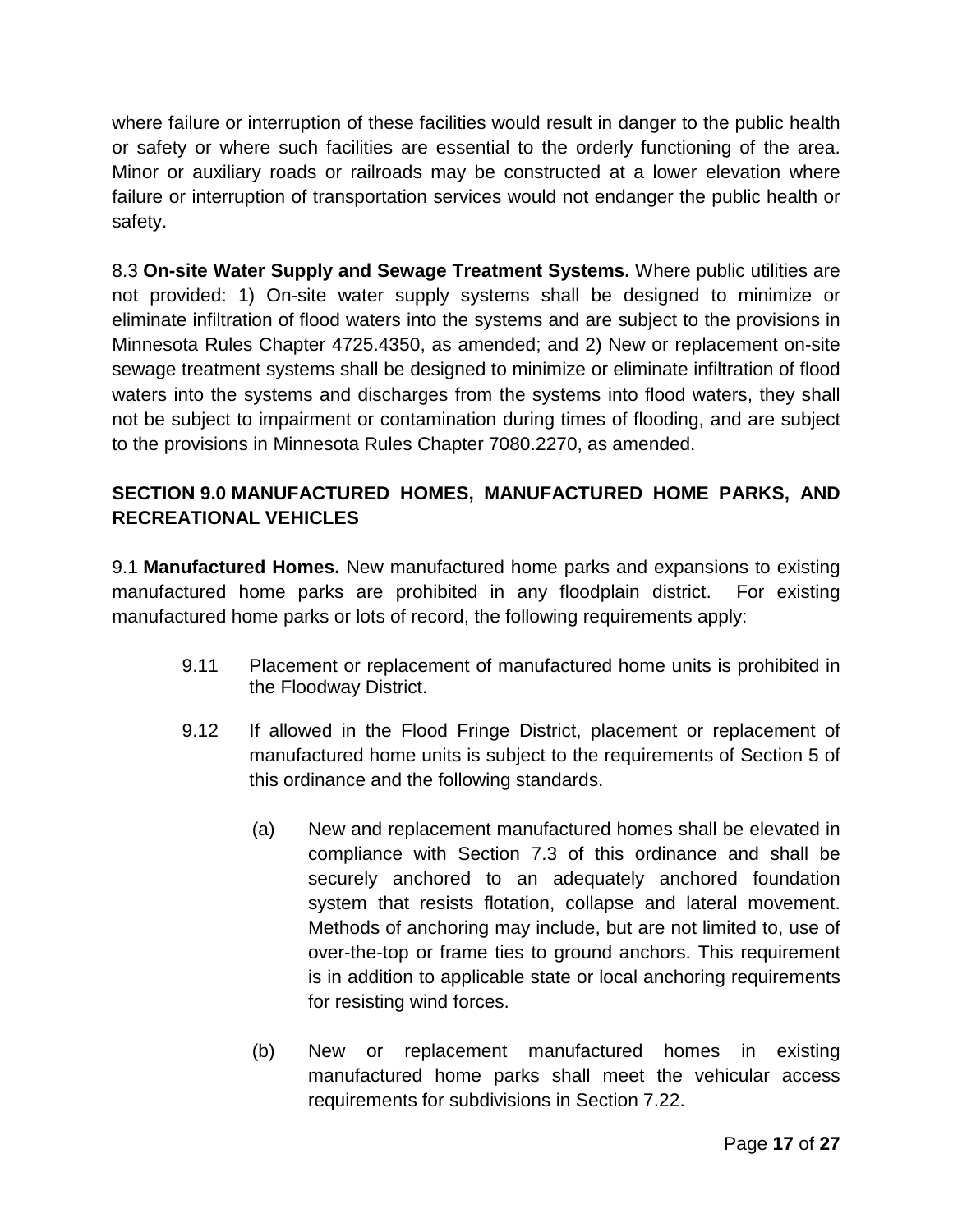9.2 **Recreational Vehicles.** New recreational vehicle parks or campgrounds and expansions to existing recreational vehicle parks or campgrounds are prohibited in any floodplain district. Placement of recreational vehicles in existing recreational vehicle parks or campgrounds in the floodplain shall meet the exemption criteria below or be treated as new structures meeting the requirements of this ordinance.

- 9.21 Recreational vehicles are exempt from the provisions of this ordinance if they are placed in any of the following areas and meet the criteria listed in Section 9.22:
	- (a) Individual lots or parcels of record.
	- (b) Existing commercial recreational vehicle parks or campgrounds.
	- (c) Existing condominium-type associations.
- 9.22 Criteria for Exempt Recreational Vehicles.
	- (a) The vehicle shall have a current license required for highway use.
	- (b) The vehicle shall be highway ready, meaning on wheels or the internal jacking system, attached to the site only by quick disconnect type utilities commonly used in campgrounds and recreational vehicle parks.
	- (c) No permanent structural type additions may be attached to the vehicle.
	- (d) The vehicle and associated use shall be permissible in any preexisting, underlying zoning district.
	- (e) Accessory structures are not permitted within the Floodway District. Any accessory structure in the Flood Fringe District shall be constructed of flood-resistant materials and be securely anchored, meeting the requirements applicable to manufactured homes in Section 9.22.
	- (f) An accessory structure shall constitute a minimal investment.
- 9.23 Recreational vehicles that are exempt in Section 9.22 lose this exemption when development occurs on the site that exceeds a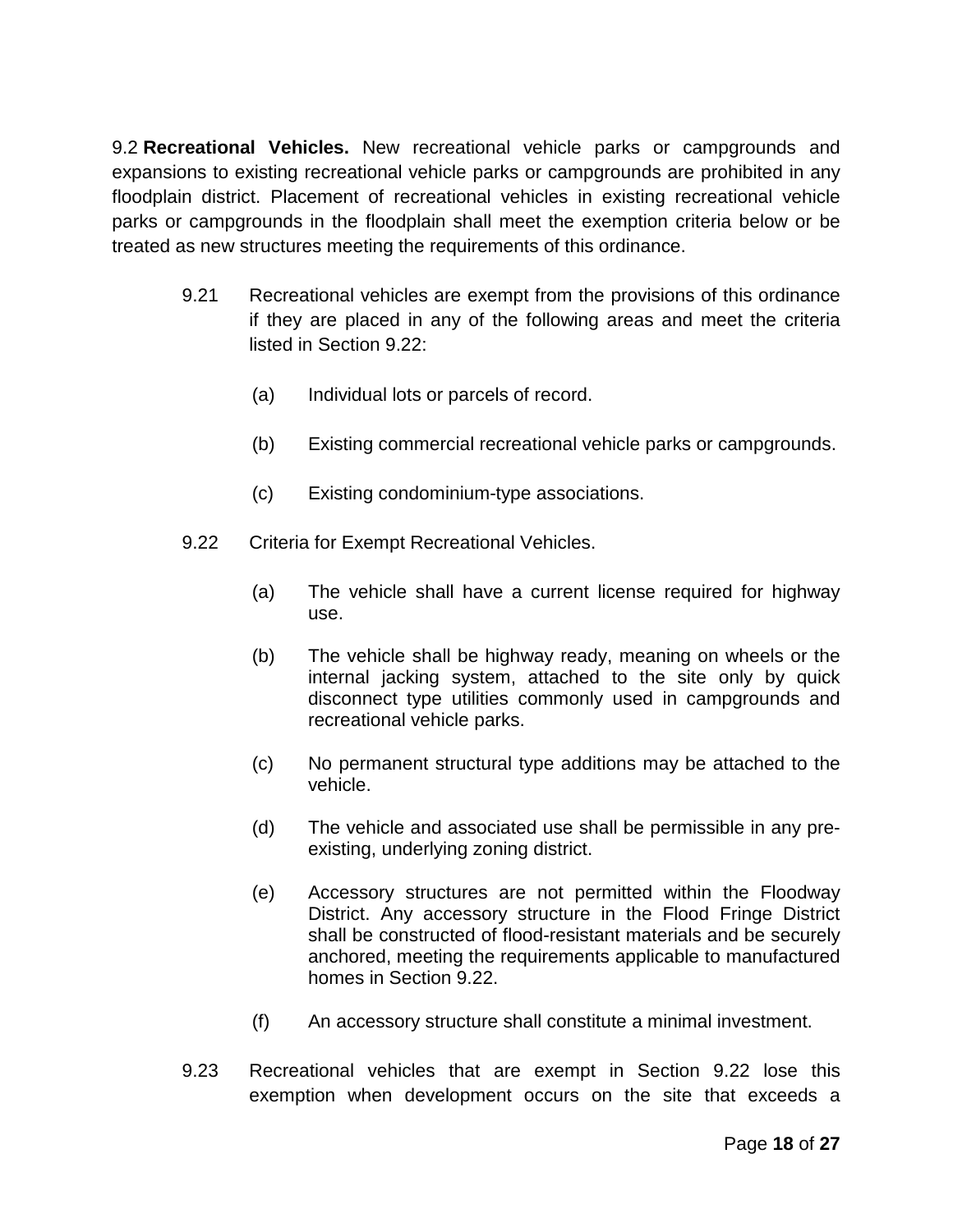minimal investment for an accessory structure such as a garage or storage building. The recreational vehicle and all accessory structures will then be treated as new structures subject to the elevation and flood proofing requirements of Section 7.3 of this ordinance. No development or improvement on the parcel or attachment to the recreational vehicle is allowed that would hinder the removal of the vehicle should flooding occur.

#### **SECTION 10.0 ADMINISTRATION**

10.1 **Zoning Administrator.** A Zoning Administrator or other official designated by the City Council shall administer and enforce this ordinance.

#### 10.2 **Permit Requirements.**

- 10.21 Permit Required. A permit shall be obtained from the Zoning Administrator prior to conducting the following activities:
	- (a) The erection, addition, modification, rehabilitation, or alteration of any building, structure, or portion thereof. Normal maintenance and repair also requires a permit if such work, separately or in conjunction with other planned work, constitutes a substantial improvement as defined in this ordinance.
	- (b) The use or change of use of a building, structure, or land.
	- (c) The construction of a dam, fence, or on-site septic system.
	- (d) The change or extension of a nonconforming use.
	- (e) The repair of a structure that has been damaged by flood, fire, tornado, or any other source.
	- (f) The placement of fill, excavation of materials, or the storage of materials or equipment within the floodplain.
	- (g) Relocation or alteration of a watercourse (including new or replacement culverts and bridges), unless a public waters work permit has been applied for.
	- (h) Any other type of "development" as defined in this ordinance.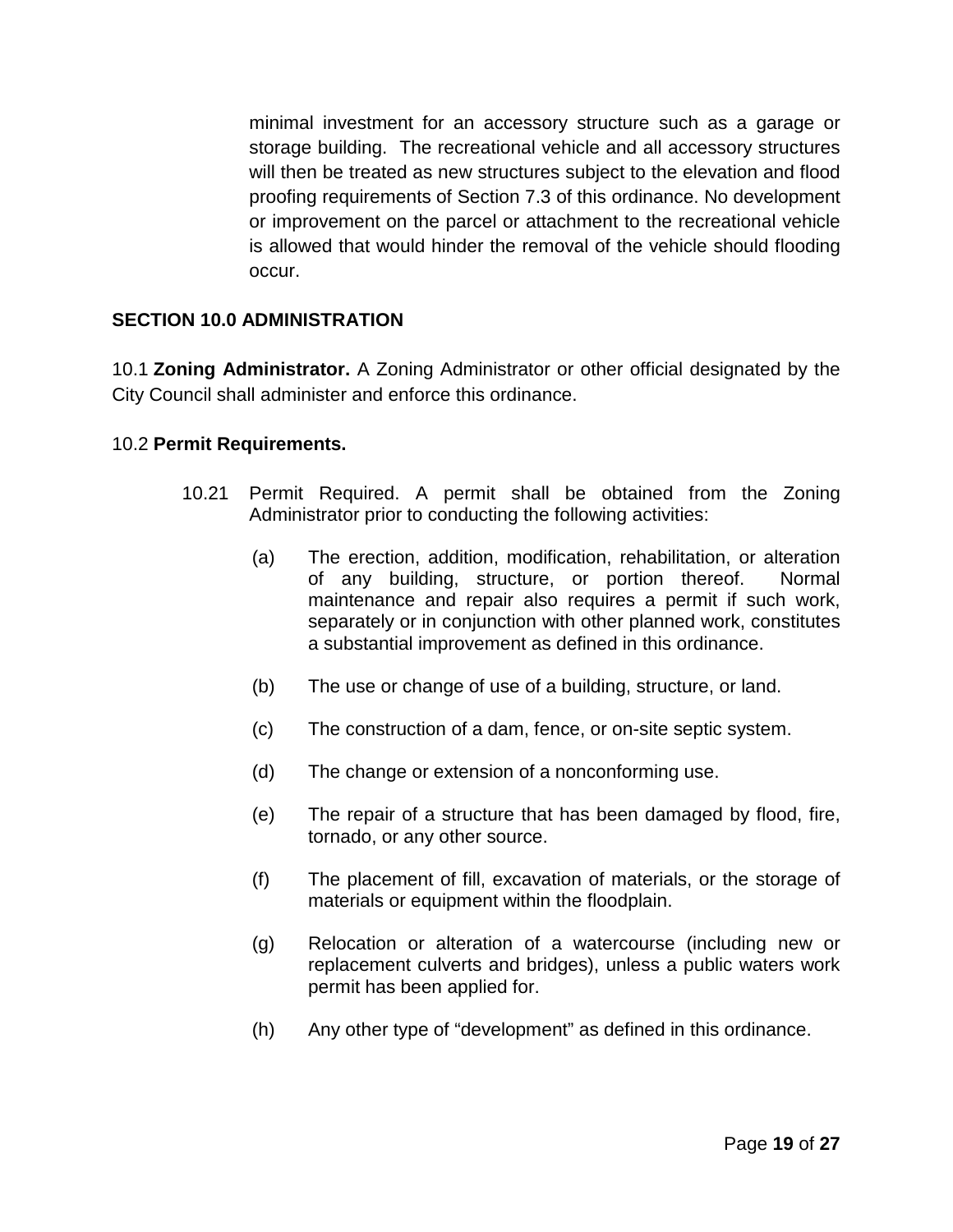- 10.22 Application for Permit. Permit applications shall be submitted to the Zoning Administrator on forms provided by the Zoning Administrator. The permit application shall include the following as applicable.
	- (a) A site plan showing all pertinent dimensions, existing or proposed buildings, structures, and significant natural features having an influence on the permit.
	- (b) Location of fill or storage of materials in relation to the stream channel.
	- (c) Copies of any required municipal, county, state or federal permits or approvals.
	- (d) Other relevant information requested by the Zoning Administrator as necessary to properly evaluate the permit application.
- 10.23 Certificate of Zoning Compliance for a New, Altered, or Nonconforming Use. No building, land or structure may be occupied or used in any manner until a certificate of zoning compliance has been issued by the Zoning Administrator stating that the use of the building or land conforms to the requirements of this ordinance.
- 10.24 Certification. The applicant is required to submit certification by a registered professional engineer, registered architect, or registered land surveyor that the finished fill and building elevations were accomplished in compliance with the provisions of this ordinance. Floodproofing measures shall be certified by a registered professional engineer or registered architect.
- 10.25 Record of First Floor Elevation. The Zoning Administrator shall maintain a record of the elevation of the lowest floor (including basement) of all new structures and alterations or additions to existing structures in the floodplain. The Zoning Administrator shall also maintain a record of the elevation to which structures and alterations or additions to structures are floodproofed.
- 10.26 Notifications for Watercourse Alterations. Before authorizing any alteration or relocation of a river or stream, the Zoning Administrator shall notify adjacent communities. If the applicant has applied for a permit to work in public waters pursuant to Minnesota Statutes, Section 103G.245, this will suffice as adequate notice. A copy of the notification shall also be submitted to the Chicago Regional Office of the Federal Emergency Management Agency (FEMA).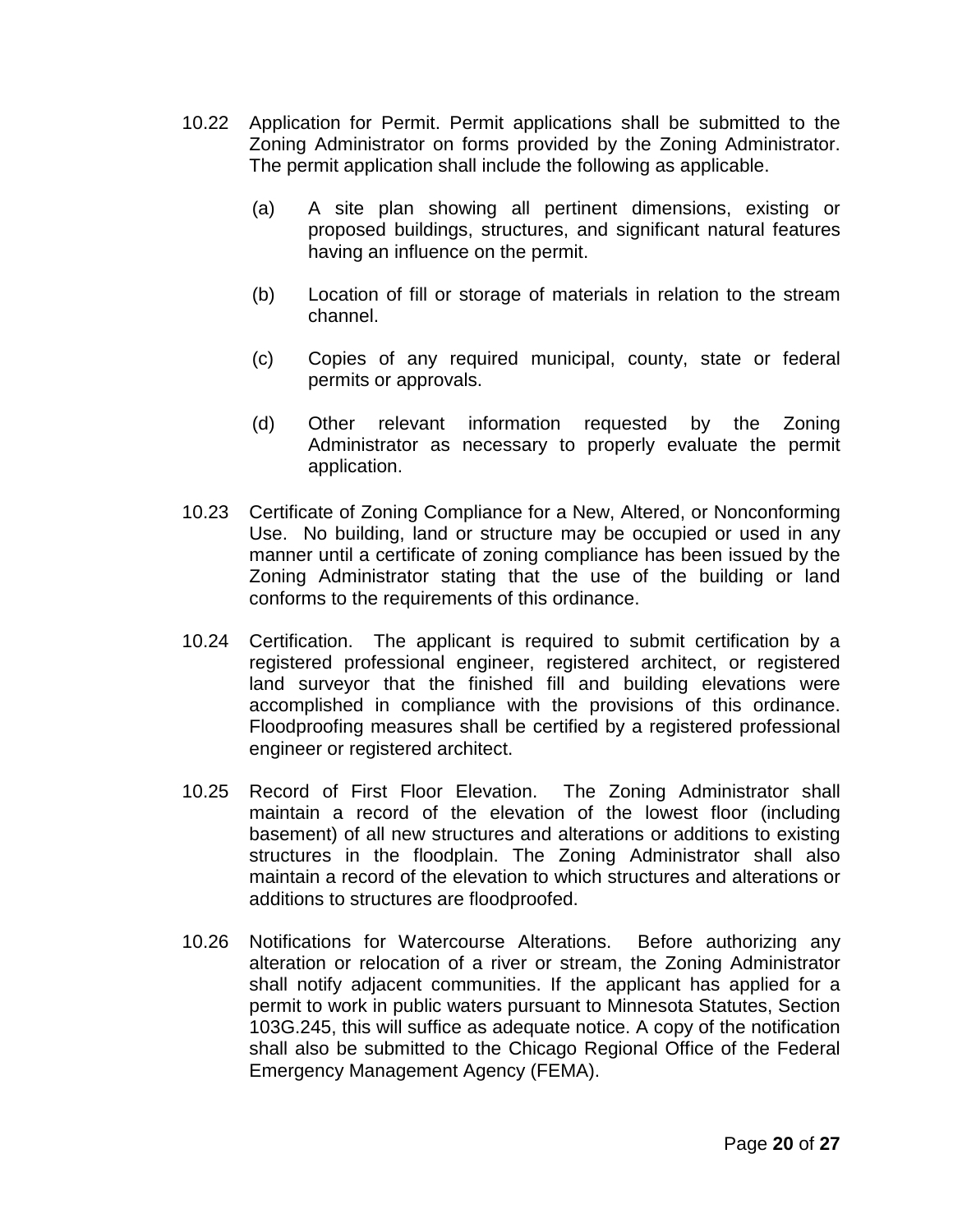10.27 Notification to FEMA When Physical Changes Increase or Decrease Base Flood Elevations. As soon as is practicable, but not later than six months after the date such supporting information becomes available, the Zoning Administrator shall notify the Chicago Regional Office of FEMA of the changes by submitting a copy of the relevant technical or scientific data.

#### 10.3 **Variances.**

- 10.31 Variance Applications. An application for a variance to the provisions of this ordinance will be processed and reviewed in accordance with applicable state statutes and Section 500: Variances, of the City of Medicine Lake Zoning Regulations, as may be amended.
- 10.32 Adherence to State Floodplain Management Standards. A variance shall not allow a use that is not allowed in that district, permit a lower degree of flood protection than the regulatory flood protection elevation for the particular area, or permit standards lower than those required by state law.
- 10.33 Additional Variance Criteria. The following additional variance criteria of the Federal Emergency Management Agency shall be satisfied:
	- (a) Variances shall not be issued by a community within any designated regulatory floodway if any increase in flood levels during the base flood discharge would result.
	- (b) Variances may only be issued by a community upon (i) a showing of good and sufficient cause, (ii) a determination that failure to grant the variance would result in exceptional hardship to the applicant, and (iii) a determination that the granting of a variance will not result in increased flood heights, additional threats to public safety, extraordinary public expense, create nuisances, cause fraud on or victimization of the public, or conflict with existing local laws or ordinances.
	- (c) Variances may only be issued upon a determination that the variance is the minimum necessary, considering the flood hazard, to afford relief.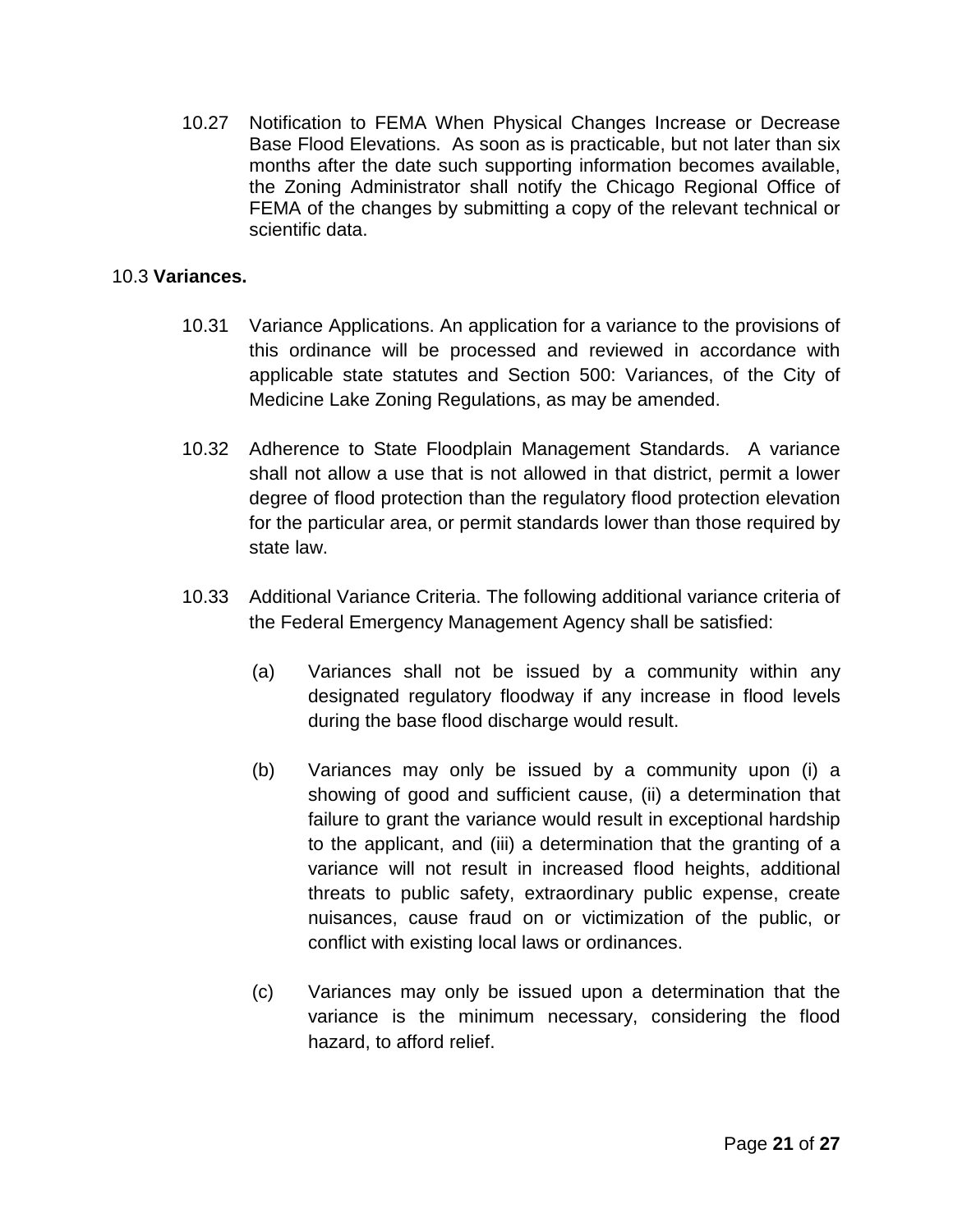- 10.34 Flood Insurance Notice. The Zoning Administrator shall notify the applicant for a variance that: 1) The issuance of a variance to construct a structure below the base flood level will result in increased premium rates for flood insurance up to amounts as high as \$25 for \$100 of insurance coverage; and 2) Such construction below the base or regional flood level increases risks to life and property. Such notification shall be maintained with a record of all variance actions.
- 10.35 General Considerations. The community may consider the following factors in granting variances and imposing conditions on variances and conditional uses in floodplains:
	- (a) The potential danger to life and property due to increased flood heights or velocities caused by encroachments;
	- (b) The danger that materials may be swept onto other lands or downstream to the injury of others;
	- (c) The proposed water supply and sanitation systems, if any, and the ability of these systems to minimize the potential for disease, contamination and unsanitary conditions;
	- (d) The susceptibility of any proposed use and its contents to flood damage and the effect of such damage on the individual owner;
	- (e) The importance of the services to be provided by the proposed use to the community;
	- (f) The requirements of the facility for a waterfront location;
	- (g) The availability of viable alternative locations for the proposed use that are not subject to flooding;
	- (h) The compatibility of the proposed use with existing development and development anticipated in the foreseeable future;
	- (i) The relationship of the proposed use to the Comprehensive Land Use Plan and flood plain management program for the area;
	- (j) The safety of access to the property in times of flood for ordinary and emergency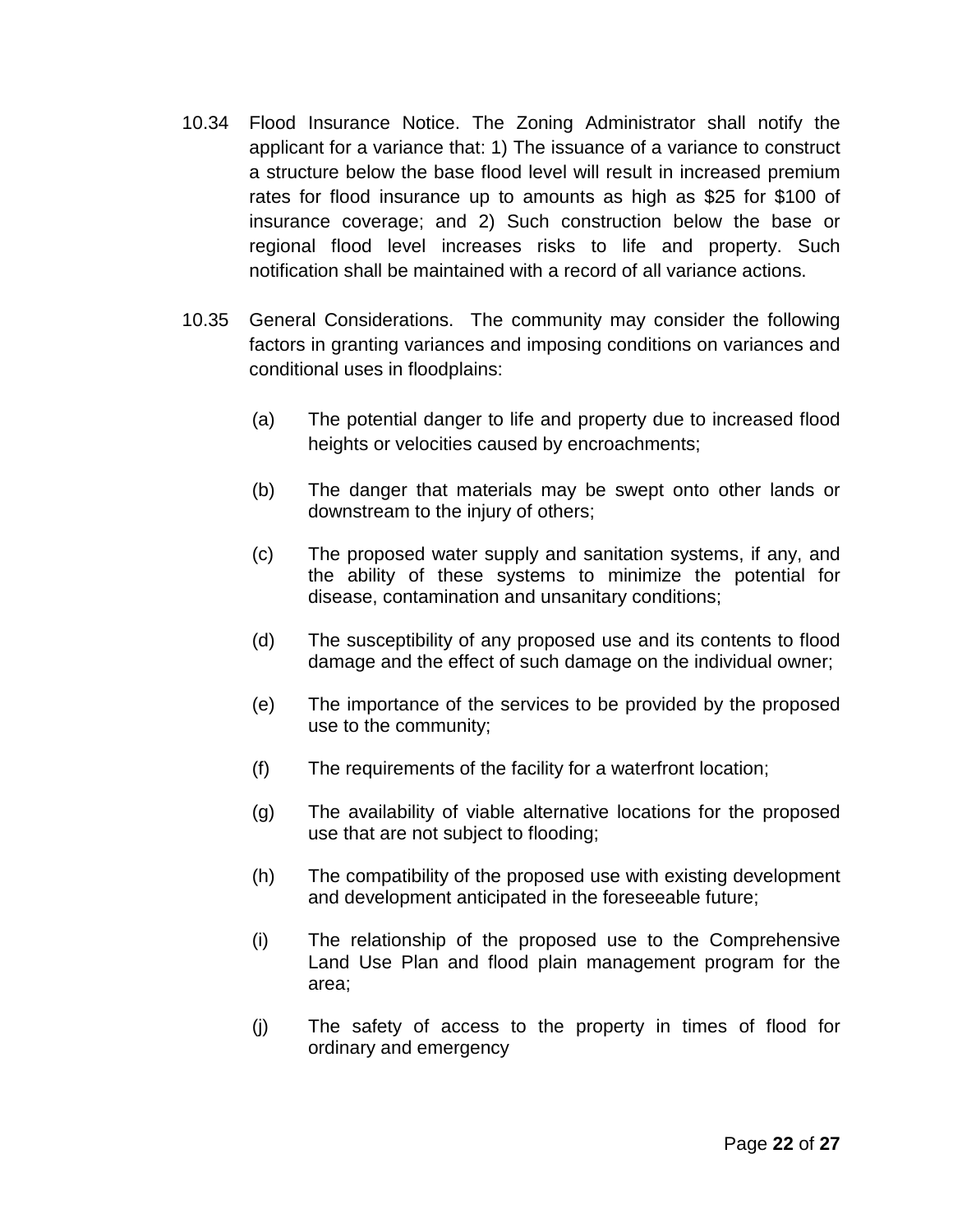- (k) The expected heights, velocity, duration, rate of rise and sediment transport of the flood waters expected at the site.
- 10.36 Submittal of Hearing Notices to the Department of Natural Resources (DNR) and BCWMC. The City of Medicine Lake shall submit hearing notices for proposed variances to the DNR and BCWMC sufficiently in advance to provide at least ten days' notice of the hearing. The notice may be sent by electronic mail or U.S. Mail to the respective DNR area hydrologist and BCWMC representative.
- 10.37 Submittal of Final Decisions to the DNR and BCWMC. A copy of all decisions granting variances shall be forwarded to the DNR and BCWMC within ten days of such action. The notice may be sent by electronic mail or U.S. Mail to the respective DNR area hydrologist and BCWMC representative.
- 10.38 The Board of Adjustment shall submit by mail to the Commissioner of Natural Resources a copy of the application for proposed variance sufficiently in advance so that the Commissioner will receive at least ten days notice of the hearing. A copy of all decisions granting a variance shall be forwarded by mail to the Commissioner of Natural Resources within ten (10) days of such action.
- 10.39 Record-Keeping. The Zoning Administrator shall maintain a record of all variance actions, including justification for their issuance, and shall report such variances in an annual or biennial report to the Administrator of the National Flood Insurance Program, when requested by the Federal Emergency Management Agency.

## 10.4 **Conditional Uses.**

- 10.41 Review Procedures. An application for a conditional use permit under the provisions of this ordinance will be processed and reviewed in accordance with Section 400: Conditional use Permits, of the City of Medicine Lake Zoning Regulations.
- 10.42 Conditions Attached to Conditional Use Permits. The (Governing Body) may attach such conditions to the granting of conditional use permits as it deems necessary to fulfill the purposes of this ordinance. Such conditions may include, but are not limited to, the following:
	- (a) Modification of waste treatment and water supply facilities.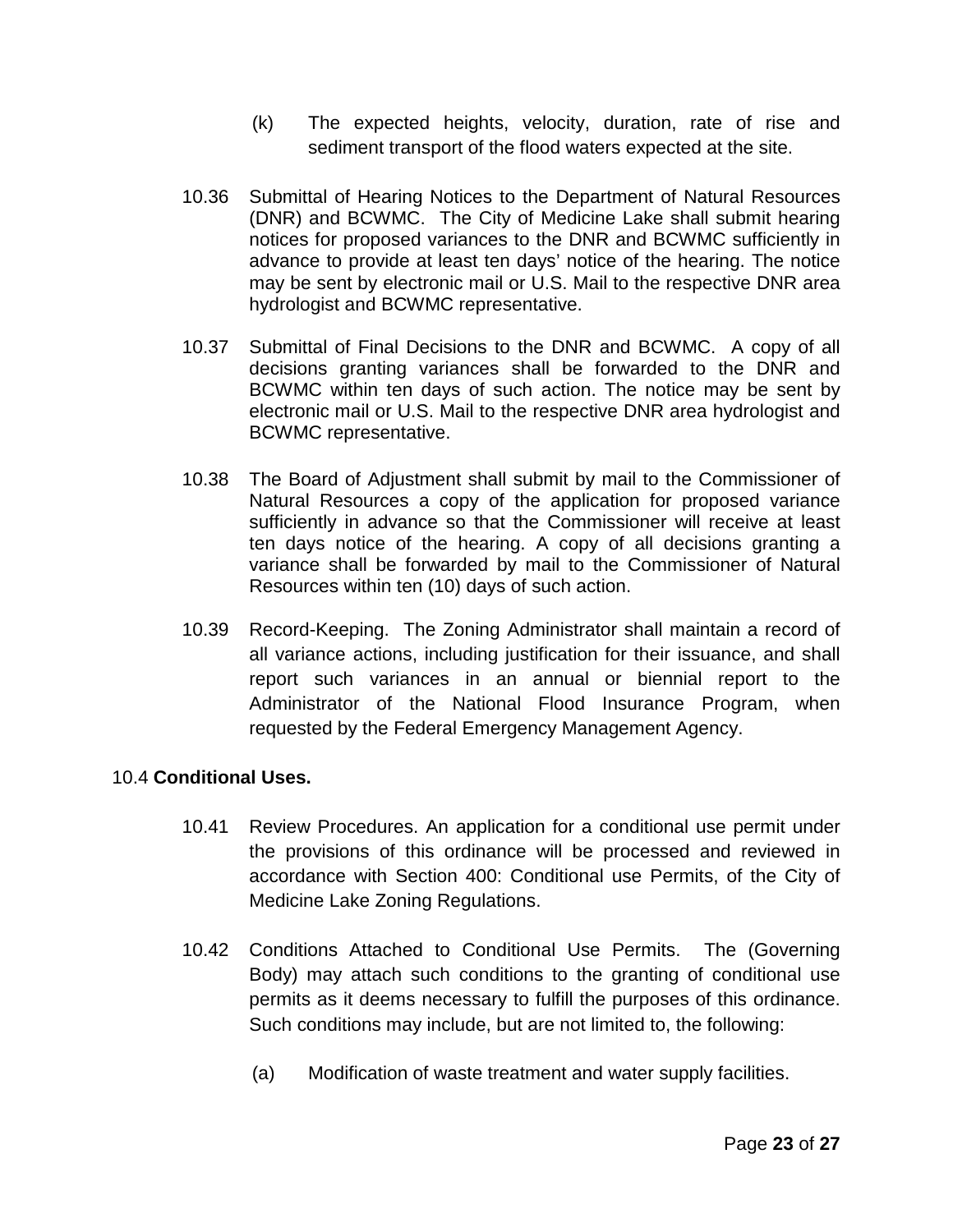- (b) Limitations on period of use, occupancy, and operation.
- (c) Imposition of operational controls, sureties, and deed restrictions.
- (d) Requirements for construction of channel modifications, compensatory storage, dikes, levees, and other protective measures.
- (e) Floodproofing measures, in accordance with the State Building Code and this ordinance. The applicant must submit a plan or document certified by a registered professional engineer or architect that the floodproofing measures are consistent with the regulatory flood protection elevation and associated flood factors for the particular area.
- 10.43 Submittal of Hearing Notices to the Department of Natural Resources (DNR) and BCWMC. The Zoning Administrator shall submit hearing notices for proposed conditional uses to the DNR Commissioner and to the BCWMC sufficiently in advance to provide at least ten days' notice of the hearing. The notice may be sent by electronic mail or U.S. Mail to the respective DNR area hydrologist.
- 10.44 Submittal of Final Decisions to the DNR and BCWMC. A copy of all decisions granting conditional uses must be forwarded to the DNR and BCWMC within ten days of such action. The notice may be sent by electronic mail or U.S. Mail to the respective DNR area hydrologist.

## **SECTION 11.0 NONCONFORMITIES**

11.1 **Continuance of Nonconformities.** A use, structure, or occupancy of land which was lawful before the passage or amendment of this ordinance but which is not in conformity with the provisions of this ordinance, including historic structures, as defined in Section 2.931(b) of this ordinance, may be continued subject to the following conditions:

11.11 A nonconforming use, structure, or occupancy shall not be expanded, changed, enlarged, or altered in a way that increases its flood damage potential or degree of obstruction to flood flows except as provided in 11.12 below. Expansion or enlargement of uses, structures or occupancies within the Floodway District is prohibited.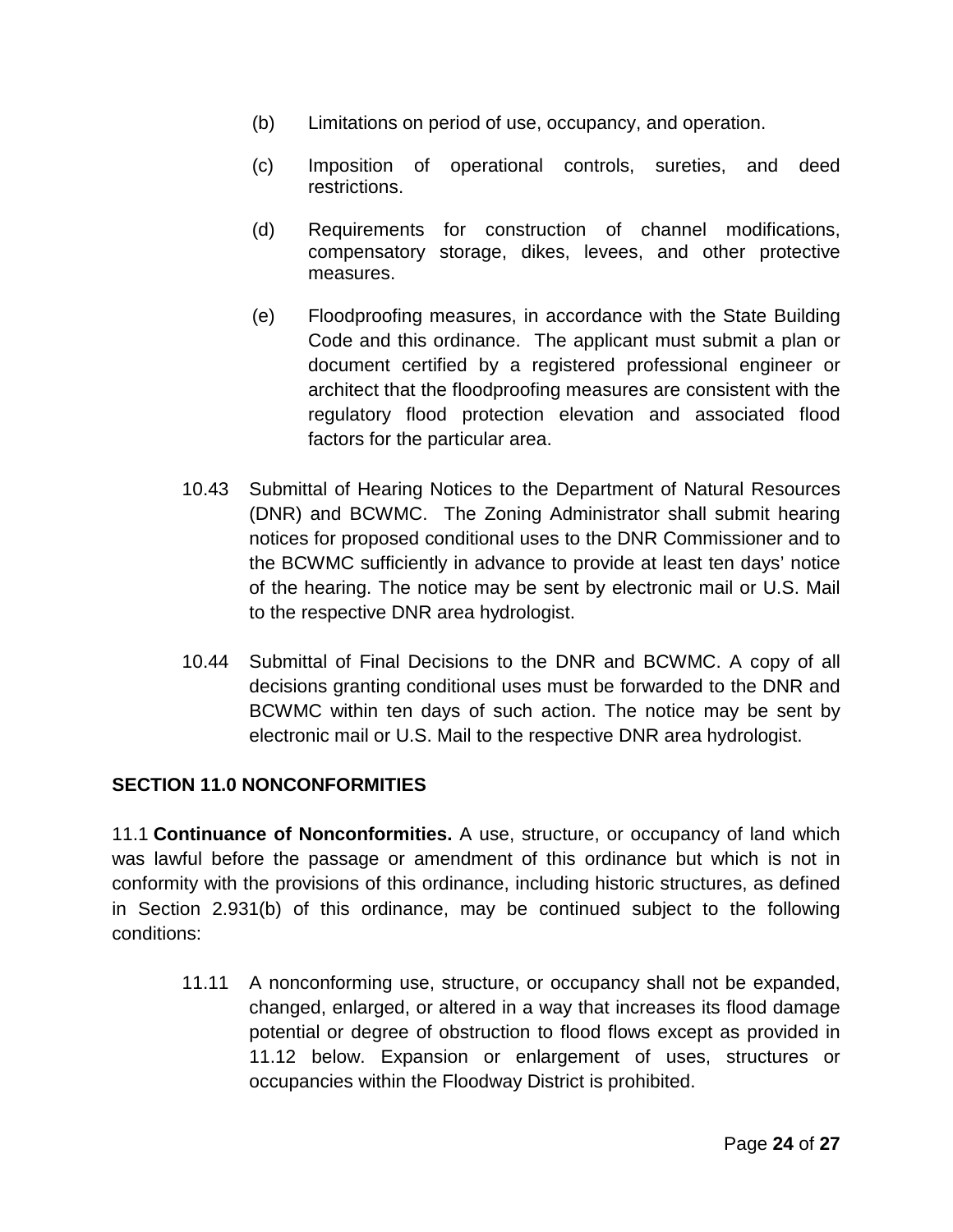- 11.12 Any addition or structural alteration to a nonconforming structure or nonconforming use that would result in increasing its flood damage potential shall be protected to the regulatory flood protection elevation in accordance with any of the elevation on fill or floodproofing techniques (i.e., FP1 thru FP4 floodproofing classifications) allowable in the State Building Code, except as further restricted in 11.13 and 11.17 below.
- 11.13 If the cost of all previous and proposed alterations and additions exceeds 50 percent of the market value of any nonconforming structure, that shall be considered substantial improvement, and the entire structure shall meet the standards of Section 7.3 of this ordinance for new structures. The cost of all structural alterations and additions shall include all costs such as construction materials and a reasonable cost placed on all manpower or labor.
- 11.14 If any nonconforming use, or any use of a nonconforming structure, is discontinued for more than one year, any future use of the premises shall conform to this ordinance. The Assessor shall notify the Zoning Administrator in writing of instances of nonconformities that have been discontinued for a period of more than one year.
- 11.15 If any nonconformity is substantially damaged, as defined in Section 2.930 of this ordinance, it may not be reconstructed except in conformity with the provisions of this ordinance. The applicable provisions for establishing new uses or new structures in Sections 4.0 or 5.0 will apply depending upon whether the use or structure is in the Floodway or Flood Fringe, respectively, as well as Section 7.3.
- 11.16 If any nonconforming use or structure experiences a repetitive loss, as defined in Section 2.926 of this ordinance, it shall not be reconstructed except in conformity with the provisions of this ordinance.
- 11.17 Any substantial improvement, as defined in Section 2.931 of this ordinance, to a nonconforming structure requires that the existing structure and any additions shall meet the requirements of Section 4.0 or 5.0 of this ordinance for new structures, depending upon whether the structure is in the Floodway or Flood Fringe District and Section 7.3.

#### **SECTION 12.0 PENALTIES AND ENFORCEMENT**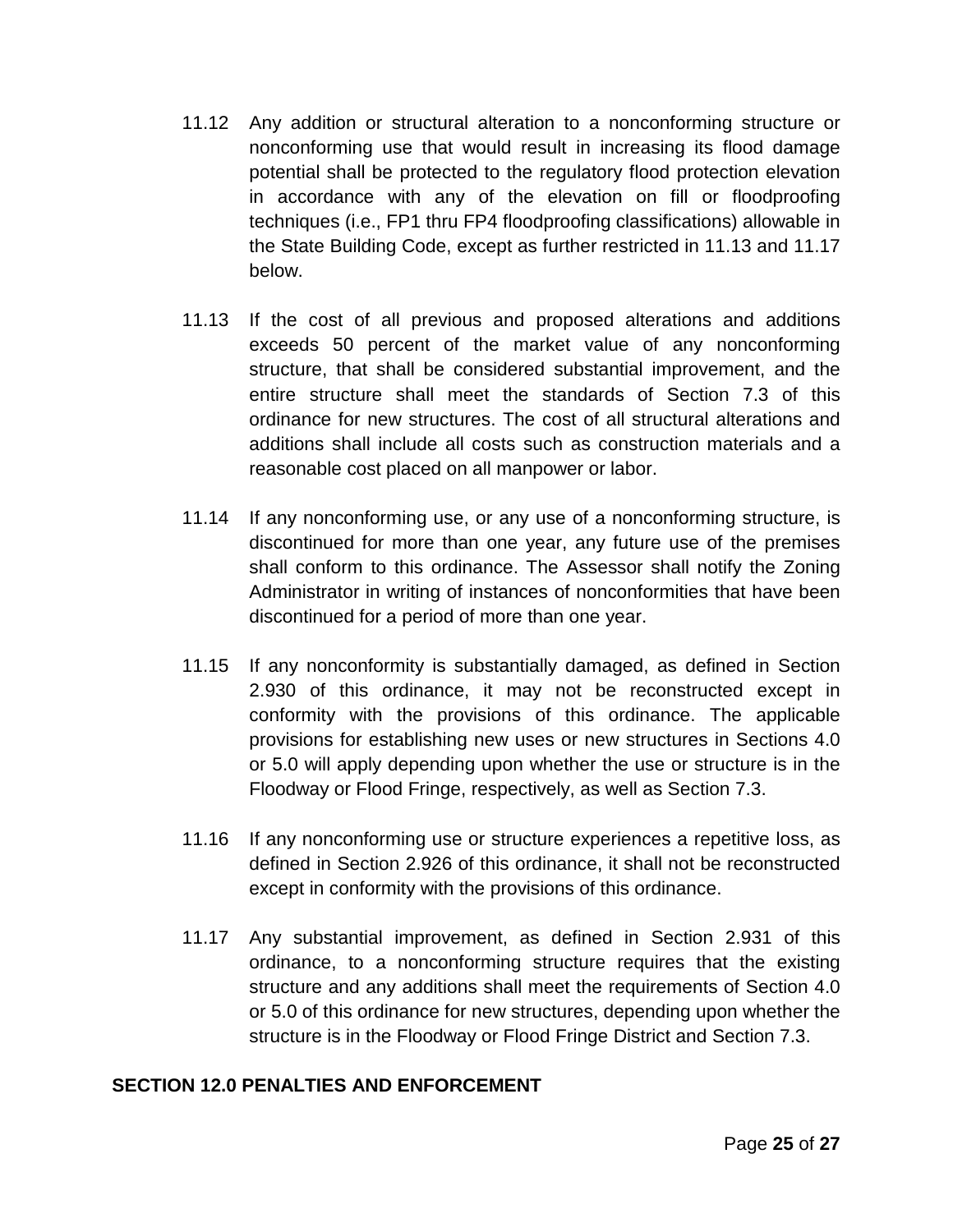12.1 **Violation Constitutes a Misdemeanor.** Violation of the provisions of this ordinance or failure to comply with any of its requirements (including violations of conditions and safeguards established in connection with grants of variances or conditional uses) constitute a misdemeanor and will be punishable as defined by law.

12.2 **Other Lawful Action.** Nothing in this ordinance restricts the City of Medicine Lake from taking such other lawful action as is necessary to prevent or remedy any violation. If the responsible party does not appropriately respond to the Zoning Administrator within the specified period of time, each additional day that lapses shall constitute an additional violation of this Ordinance and shall be prosecuted accordingly. The Zoning Administrator shall also upon the lapse of the specified response period notify the landowner to restore the land to the condition that existed prior to the violation of this Ordinance.

12.3 **Enforcement.** Violations of the provisions of this ordinance will be investigated and resolved in accordance with the provisions of Section 800: Enforcement and Penalties of the City of Medicine Lake Ordinance No. 112: Zoning Regulations, adopted October 7, 2013, as may be amended. In responding to a suspected ordinance violation, the Zoning Administrator and the City of Medicine Lake may utilize the full array of enforcement actions available to it including but not limited to prosecution and fines, injunctions, after-the-fact permits, orders for corrective measures or a request to the National Flood Insurance Program for denial of flood insurance availability to the guilty party. The City of Medicine Lake shall act in good faith to enforce these official controls and to correct ordinance violations to the extent possible so as not to jeopardize its eligibility in the National Flood Insurance Program.

## **SECTION 13.0 AMENDMENTS**

13.1 **Floodplain Designation: Restrictions on Removal.** The floodplain designation on the Official Zoning Map shall not be removed from floodplain areas unless it can be shown that the designation is in error or that the area has been filled to or above the elevation of the regulatory flood protection elevation and is contiguous to lands outside the floodplain. Special exceptions to this rule may be permitted by the Commissioner of the Department of Natural Resources (DNR) if the Commissioner determines that, through other measures, lands are adequately protected for the intended use.

13.2 **Amendments Require DNR Approval.** All amendments to this ordinance shall be submitted to and approved by the Commissioner of the Department of Natural